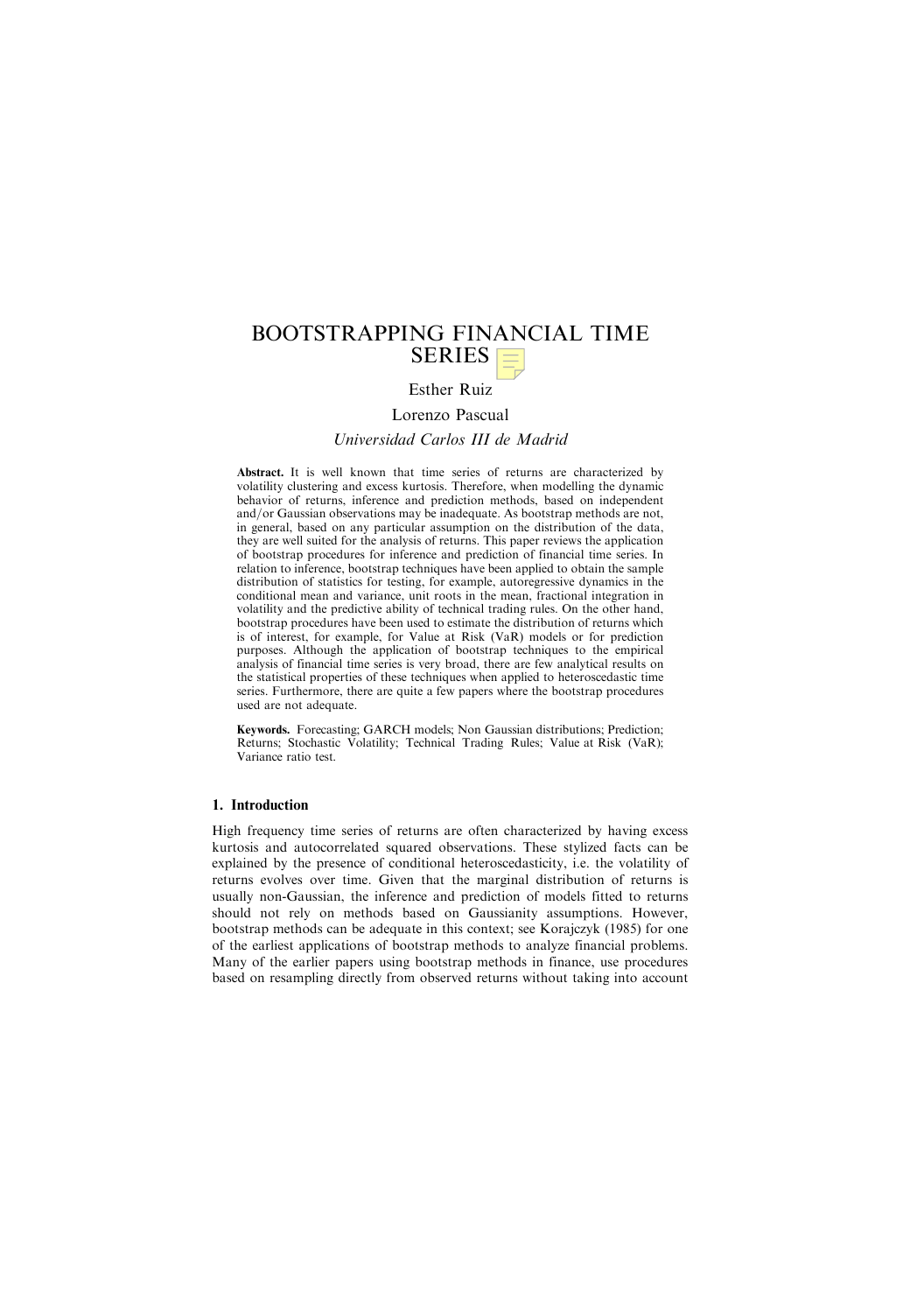that returns are sometimes correlated and often not independent. Given that the basic bootstrap techniques were originally developed for independent observations, the bootstrap inference has not the desired properties when applied to raw returns; see, for example, Bookstaber and McDonald (1987), Chatterjee and Pari (1990), Hsieh and Miller (1990) and Levich and Thomas (1993) for some applications where returns are directly bootstrapped.

The application of bootstrap methods in finance has been previously reviewed by Maddala and Li (1996) who pointed out these shortcomings in some of the applications. To take into account the dynamic dependence of returns and, in particular, the conditional heteroscedasticity, there are two possible bootstrap alternatives. First, it is possible to assume a particular model for the volatility and to resample from the returns standardized using the estimated conditional standard deviations. If the volatility is correctly specified, these standardized returns are asymptotically independent and, consequently, the bootstrap procedure has the usual asymptotic properties. Alternatively, the bootstrap procedure can be adapted to take into account that the observations are dependent without assuming a particular model as, for example, in the block bootstrap method.

The objective of this paper is to review the use of bootstrap methods in the analysis of financial time series. In general, these techniques can be used for two objectives. First of all, it is possible to estimate the distribution of an estimator or test statistic. Secondly, it is possible to estimate directly the probability distribution of returns. The paper is organized as follows. In Section 2, we briefly describe the main bootstrap procedures for time series. Section 3 reviews the application of bootstrap procedures for inference in financial models. The main application of bootstrap techniques in this context is to analyze the predictive ability of technical trading rules. In Section 4, we describe several studies that apply bootstrap methods to obtain the distribution function of returns that is fundamental in prediction and Value at Risk (VaR) models. Finally, Section 5 contains the conclusions.

## 2. Bootstrap techniques for time series

The bootstrap, introduced by Efron (1979), appeared originally as a procedure to measure the accuracy of an estimator. Its main attraction relies on the fact that it can approximate the sampling distribution of the estimator of interest even when this is very difficult or impossible to obtain analytically and only an asymptotic approximation is available. Even more, the bootstrap has the advantage that is very easy to apply independently of the complexity of the statistic of interest.

To illustrate the bootstrap methodology, let us consider one of the most common situations found in statistics. Let  $\mathbf{x} = (x_1, x_2, ..., x_n)$  be a set of n independent and identically distributed *(iid)* observations with distribution function F, and let  $\theta = s(F)$  be the unknown parameter to be estimated. Given that the empirical distribution function  $\mathbf{F}_n$  is a good approximation of the true but unknown distribution F, a natural estimator for  $\theta$  is  $\hat{\theta} = s(F_n)$ . However,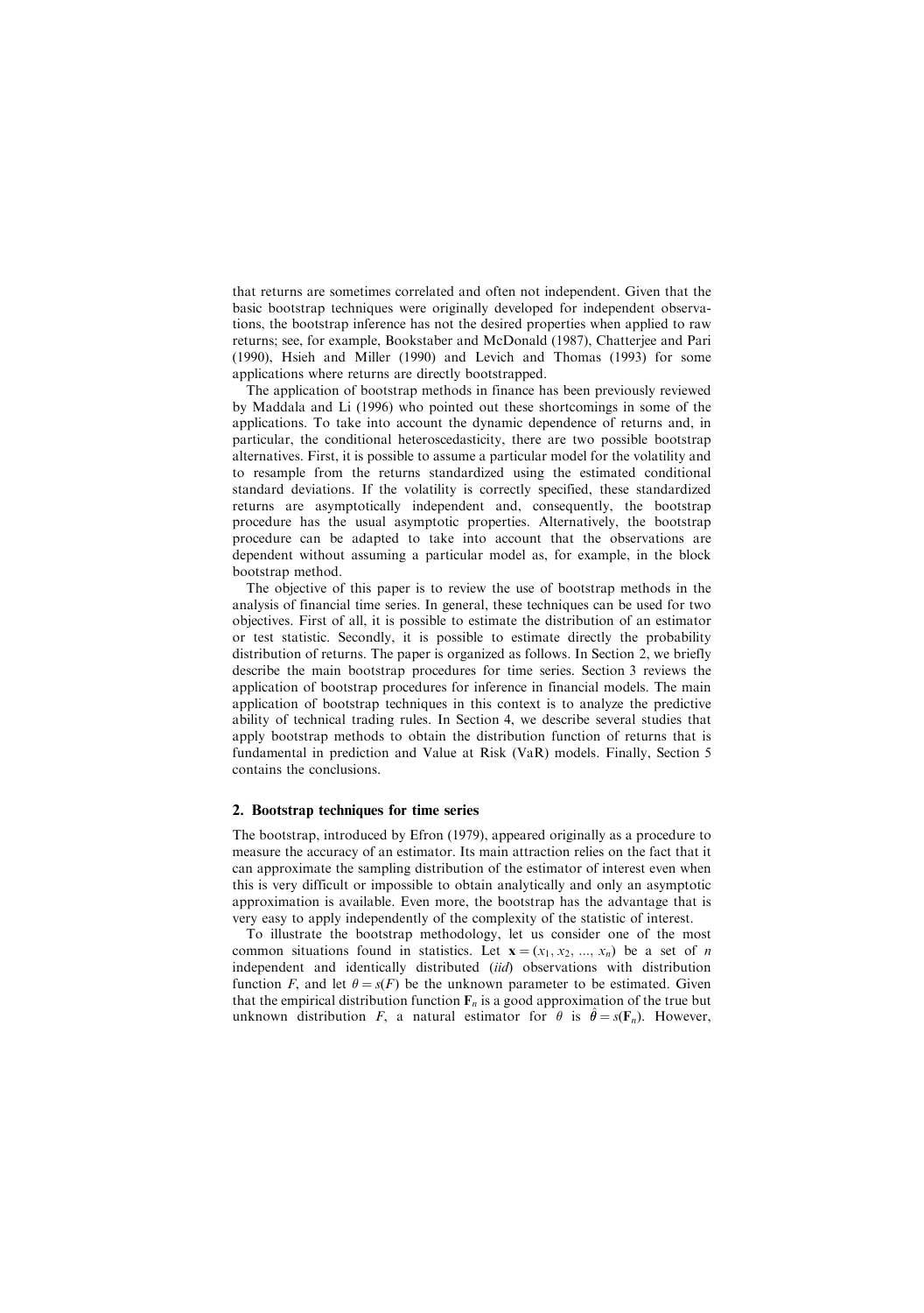knowledge of the sampling distribution of the estimator or at least its mean and variance is only possible in very simple situations and, usually, the asymptotic distribution is used to approximate it. Furthermore, the standard errors are useful for summarizing the precision of estimates when the distribution is symmetric. However, when the estimator has a severely skewed finite sample distribution, bootstrap interval estimates summarize better the distribution. The bootstrap methodology allows an approximation of the distribution of  $\hat{\theta}$  under very general conditions and it is based on obtaining a bootstrap replicate,  $x_1^*, x_2^*, ..., x_n^*$ , of conditions and it is based on obtaining a bootstrap replicate,  $x_1^*, x_2^*, ..., x_n^*$ , of the available data set  $x_1, x_2, ..., x_n$ , by drawing with replacement random samples from  $F_n$ . Once *B* bootstrap replicates of the original data set, with the corresponding B bootstrap realizations of the parameter of interest  $\hat{\theta}^*_i$ ,  $i = 1, ..., B$ , have been obtained, the resampling distribution of the bootstrap statistic  $\theta^*$  is used to approximate the distribution of  $\hat{\theta}$ . Obviously, the bigger the value of B, the better is the Monte Carlo approximation of  $\theta^*$ , with the only price of larger computational cost; see Efron and Tibshirany (1993) and Shao and Tu (1995).

With respect to the asymptotic validity of the bootstrap procedure, it is usual to prove that some distance, usually the Mallows distance, between the bootstrap distribution of  $\theta^*$  and the sampling distribution of  $\hat{\theta}$  goes to zero as the sample size increases to infinity. Under some circumstances, the bootstrap distribution enables us to make more accurate inferences than the asymptotic approximation.

The bootstrap method just described is the simplest version and is only valid in the case of iid observations. If the standard bootstrap is applied directly to dependent observations, the resampled data will not preserve the properties of the original data set, providing inconsistent statistical results. In particular, the standard bootstrap procedure is neither consistent nor asymptotically unbiased under heteroscedasticity; see Wu (1986) in the context of regression models. Recently, several parametric and nonparametric bootstrap methods have been developed for time series data. The parametric methods are based on assuming a specific model for the data. After estimating the model by a consistent method, the residuals are bootstrapped; see Freedman and Peters (1984) and Efron and Tibshirani (1986). If the serial dependence of the data is misspecified, the parametric bootstrap could be inconsistent. Consequently, alternative approaches that do not require fitting a parametric model have been developed to deal with dependent time series data. Kunsch (1989) proposed the moving block bootstrap method that divide the data into overlapping blocks of fixed length and resample with replacement from these blocks. The bootstrap replicates generated by the moving block method are not stationary even if the original series is stationary. For this reason, Politis and Romano (1994) suggest the stationary bootstrap method that resamples from blocks of data with random lengths. In the context of heteroscedastic time series, Wu (1986) proposed a weighted or wild bootstrap method that provides a consistent estimate of the variance of a test statistic in the presence of heteroscedasticity. The wild bootstrap is based on weighting each original observation with random draws with replacement from a standard normal distribution. Malliaropulos and Priestley (1999) propose a nonparametric implementation of this method that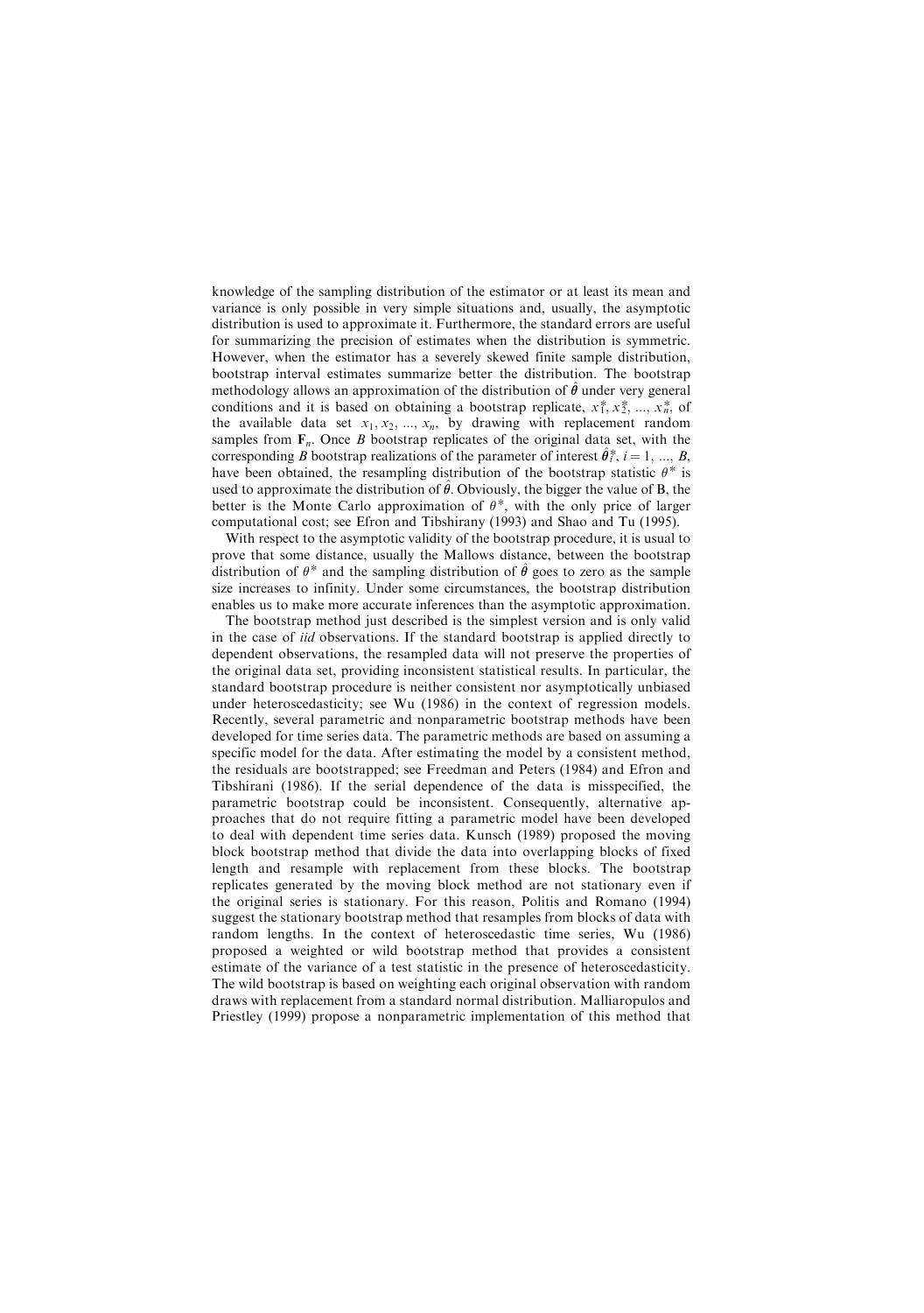does not rely on the normal distribution. Hafner and Herwartz (2000) also use another alternative version of this procedure.

Li and Maddala (1996) and Berkowitz and Kilian (2000) review the most relevant developments in bootstrapping time series models, and show that the bootstrap algorithms that make use of some parametric assumptions about the model appropriate for the data, are preferable in many applications in time series econometrics.

With respect to testing a given null hypothesis,  $H_0$ , it is fundamental to bootstrap from the correct model. In the case of time series data, it is usually not recommended to bootstrap from the raw data but from the residuals from a given model. However, it is necessary to decide which are the residuals to be bootstrapped. Consider, for example, the following AR(1) model:

$$
y_t = \phi y_{t-1} + u_t
$$

and the null hypothesis H<sub>0</sub>:  $\phi = \phi_0$ . In this case, we have mainly two alternative series of residuals from the following models:

a) 
$$
y_t = \hat{\phi} y_{t-1} + \hat{u}_t
$$
  
b)  $y_t = \phi_0 y_{t-1} + \tilde{u}_t$ 

Denote by  $\hat{u}^*_t$  the residuals resampled from  $\hat{u}_t$  and by  $\tilde{u}^*_t$ , the residuals resampled from  $\tilde{u}_t$ . Then, it is possible to obtain bootstrap replicates of the variable  $y_t$  by one of the following schemes:

*i)* 
$$
y_i^* = \hat{\phi} y_i^* + 1 + \hat{u}_i^*
$$
  
\n*ii)*  $y_i^* = \phi_0 y_{i-1}^* + \hat{u}_i^*$   
\n*iii)*  $y_i^* = \phi_0 y_i^* + 1 + \tilde{u}_i^*$ 

Although, the third scheme is the most appropriate for hypothesis testing, the other two alternatives have also been used in practice. For example, Hall and Wilson (1991) provide guidelines for hypothesis testing using the first alternative while Ferreti and Romo (1996) consider the second one to test for unit roots.

Bootstrap based methods can also be used to obtain prediction densities and intervals for future values of a given variable without making distributional assumptions on the innovations and, at the same time, allowing the introduction, into the estimated prediction densities, of the variability due to parameter estimation. The most influential bootstrap procedure to construct prediction intervals for future values of time series generated by linear AR(p) models, is due to Thombs and Schucany (1990). This method needs the backward representation of the autoregressive model to generate bootstrap series that mimic the structure of the original data, keeping fixed the last p observations in all bootstrap replicates. The use of the backward representation to generate bootstrap series makes the method computationally expensive and, what is more important, restricts its applicability exclusively to those models having a backward representation, excluding, for example, the Generalized Autoregressive Conditional Heteroscedasticity (GARCH)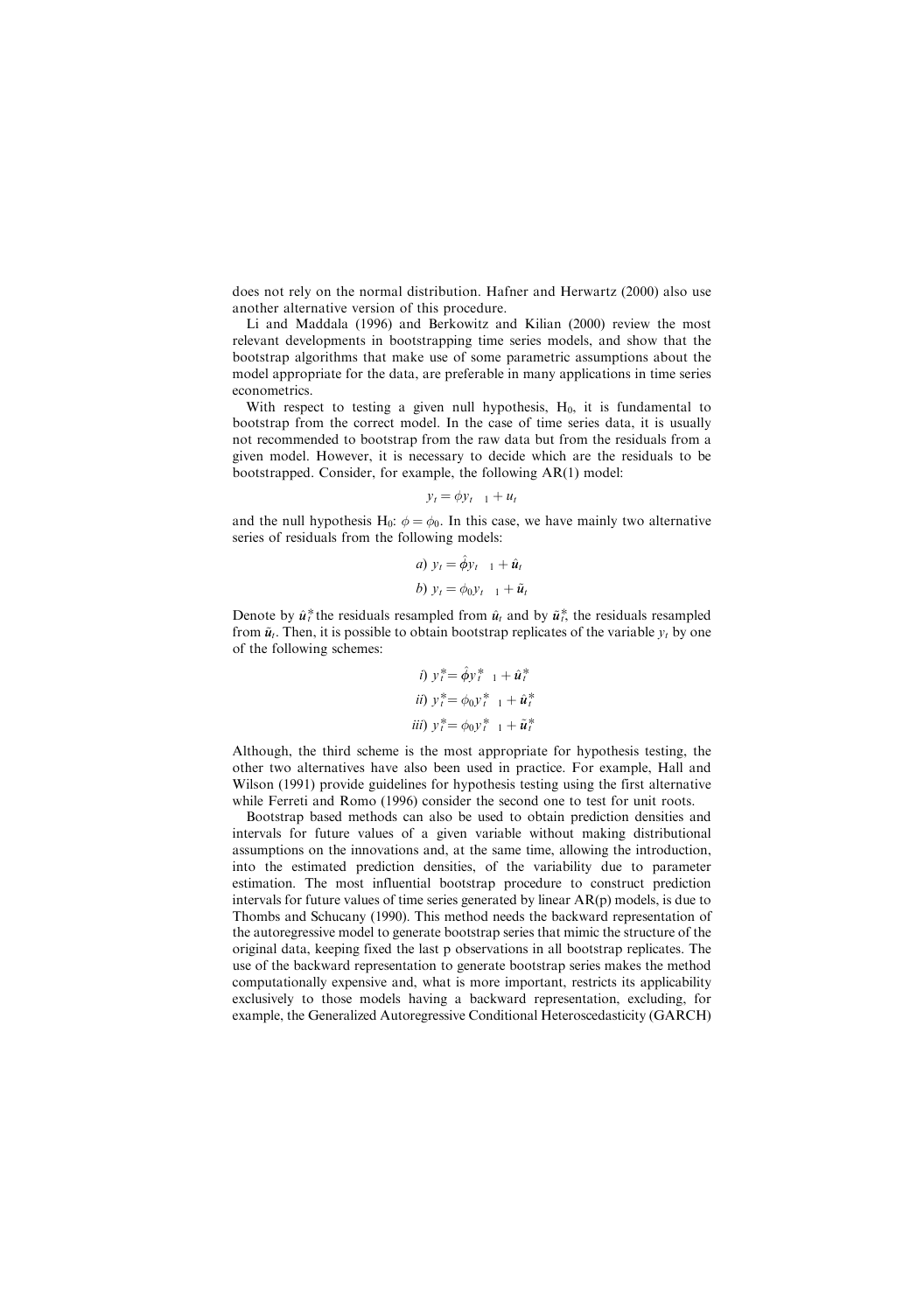class of models. Furthermore, the prediction in models with a moving average component is not possible with this methodology since, at least theoretically, the whole sample should be kept fixed when generating bootstrap replicates because of the infinite order of the corresponding autoregressive representation. Cao *et al.* (1997) present an alternative bootstrap method that does no require the backward representation. However, the corresponding prediction intervals do not incorporate the uncertainty due to parameter estimation as they are conditional on parameter estimates.

To overcome these drawbacks, Pascual et al. (1998) propose a new bootstrap strategy to obtain prediction densities for general ARIMA models. With this new methodology it is possible to incorporate the variability due to parameter estimation into the prediction densities without requiring the backward representation of the process. Therefore, the procedure is very flexible and easy to use, and what is more important, can be extended and adapted easily to processes without a backward representation and, in particular, to GARCH processes. Finally, Gospodinov (2002) analyses the prediction accuracy of another bootstrap procedure to compute the median unbiased forecast of near-integrated autoregressive processes. He illustrates the properties of this procedure analyzing one-month U.S. T-bill yields which are highly persistent although the presence of an exact unit root is inconsistent with the bond pricing theory. This procedure is also based on the use of the backward representation and could be modified along the lines of the procedure suggested by Pascual et al. (1998).

In a recent essay on bootstrap techniques, Horowitz (2001) points out that bootstrap methods for time series data are less well developed than methods for *iid* observations and that important research remains to be done. This fact is even more clear when looking at applications of bootstrap procedures to data generated by non-linear models and, in particular, by GARCH and Stochastic Volatility (SV) models.

#### 3. Inference

In this section, we describe several applications of bootstrap procedures to analyze the dynamic properties of financial returns that appear after the review of Maddala and Li (1996). First, we consider tests related with the dynamic behavior of the conditional mean of returns. Then we review the papers where bootstrap procedures have been applied to test for dynamics in the conditional variance. One of the areas where bootstrap techniques have been widely applied is to test for the superiority of technical trading rules and we dedicate one separate subsection to inference on trading rules. Finally, we present other applications of bootstrap procedures to financial time series.

#### 3.1. Testing for dynamics in the conditional mean of returns

In this subsection, we review the papers using bootstrap procedures to test for the dynamic components in the conditional mean of returns. Numerous studies have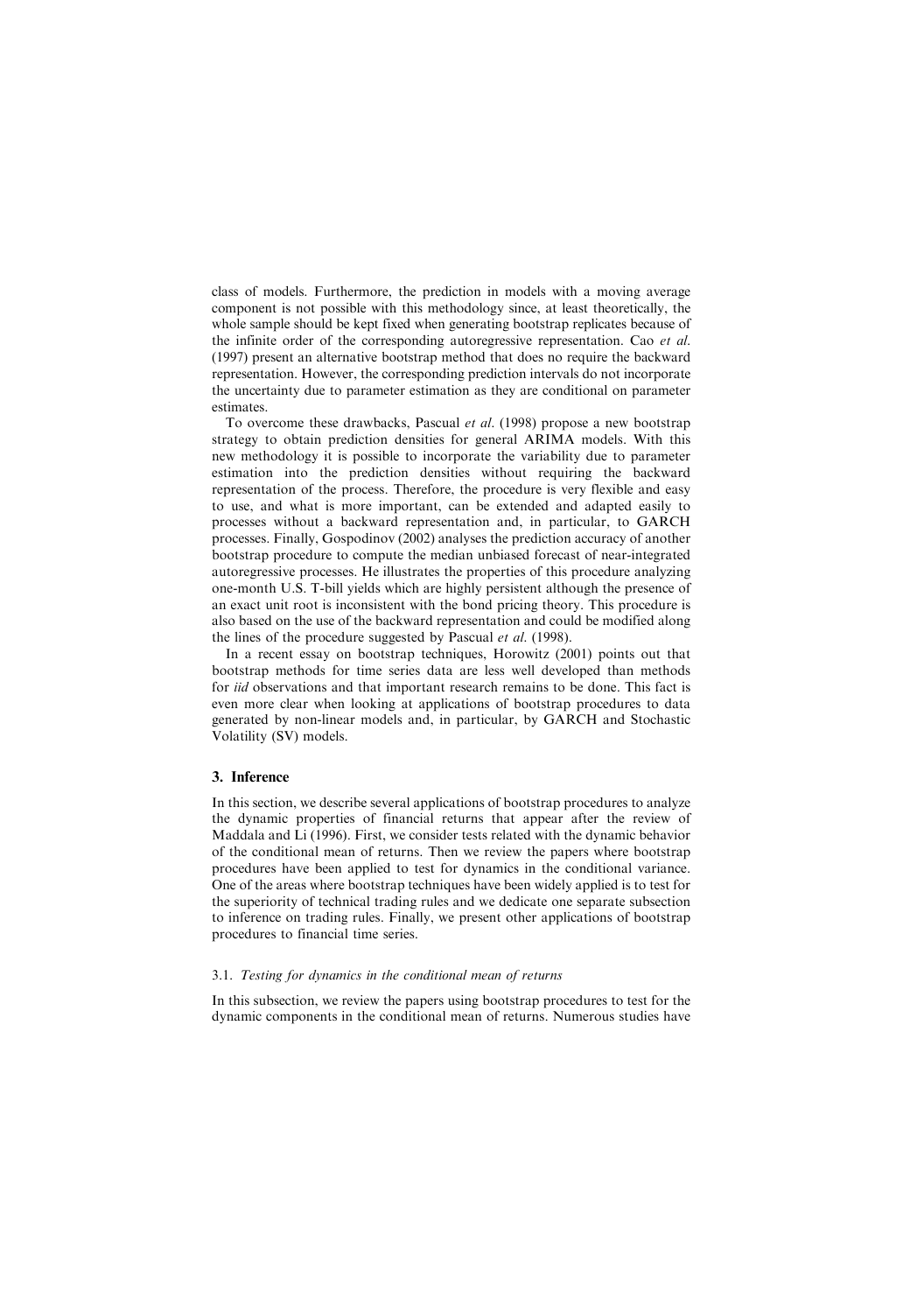found that daily stock market returns exhibit positive low-serial correlation that is often attributed to non-synchronous trading effects. Consequently, there is great interest in testing for the presence of such autoregressive dynamics in returns. For example, Malliaropulos (1996) apply the variance ratio test, proposed by Cochrane (1988), to monthly observations of the FT-A All Share index and Pan et al. (1997) to currency futures prices. The latter authors use both the asymptotic standard errors and bootstrap p-values for the test and conclude that the results are similar. However, it is important to notice that both Malliaropulos (1996) and Pan *et al.* (1997) bootstrap directly from the raw returns that, as mentioned in the introduction, are not independent, although they are uncorrelated under the null hypothesis. Therefore, the bootstrap p-values may be inappropriate. To solve this problem, Malliaropulos and Priestley (1999) obtain the finite sample distribution of the variance ratio test using the weighted bootstrap method. They apply the variance ratio test to unexpected excess returns of several South Asian stock markets after accounting for time-varying risk and potential partial integration of the local stock market into the world stock market. It is concluded that, although excess returns exhibit mean reversion in a number of markets, the failure to reject the random walk hypothesis is related to mean-reversion of expected returns rather than to market inefficiency. Alternatively, Politis, *et al.* (1997) propose a subsampling method to test the null hypothesis of uncorrelated returns by means of the variance ratio test. This method has the advantage that it works for dependent and heteroscedastic returns.

To illustrate the effect of the presence of conditional heteroscedasticity on the bootstrap densities of the variance ratio test, 1000 series have been simulated by the following GARCH(1, 1) model

$$
y_t = \varepsilon_t \sigma_t, \qquad t = 1, ..., T
$$
  
\n
$$
\sigma_t^2 = 0.05 + 0.1 y_{t-1}^2 + 0.85 \sigma_{t-1}^2
$$
\n(1)

where  $y_t$  represents the series of returns, i.e.  $y_t = \log(p_t / p_{t-1})$ ,  $p_t$  is the stock price at time t,  $\sigma_t$  is the volatility and  $\varepsilon_t$  is a white noise that has been generated by both a Gaussian distribution and a standardized Student-t distribution with 5 degrees of freedom. Notice that the Student-t distribution has been proposed by many authors as the conditional distribution of returns; see, for example, Baillie and Bollerslev (1989). Table 1 reports the Monte Carlo results on the average p-values of the variance ratio statistic given by

$$
VR(q) = \frac{\sum_{t=q+1}^{T} (p_t - p_{t-q})^2}{\sum_{t=2}^{T} (p_t - p_{t-1})^2}
$$
 (2)

for  $T = 300$  and  $T = 1000$  and  $q = 2, 5, 10$  and 20 when series are generated by model (1) with  $\varepsilon_t$  being Gaussian. To make the comparisons simpler, the statistic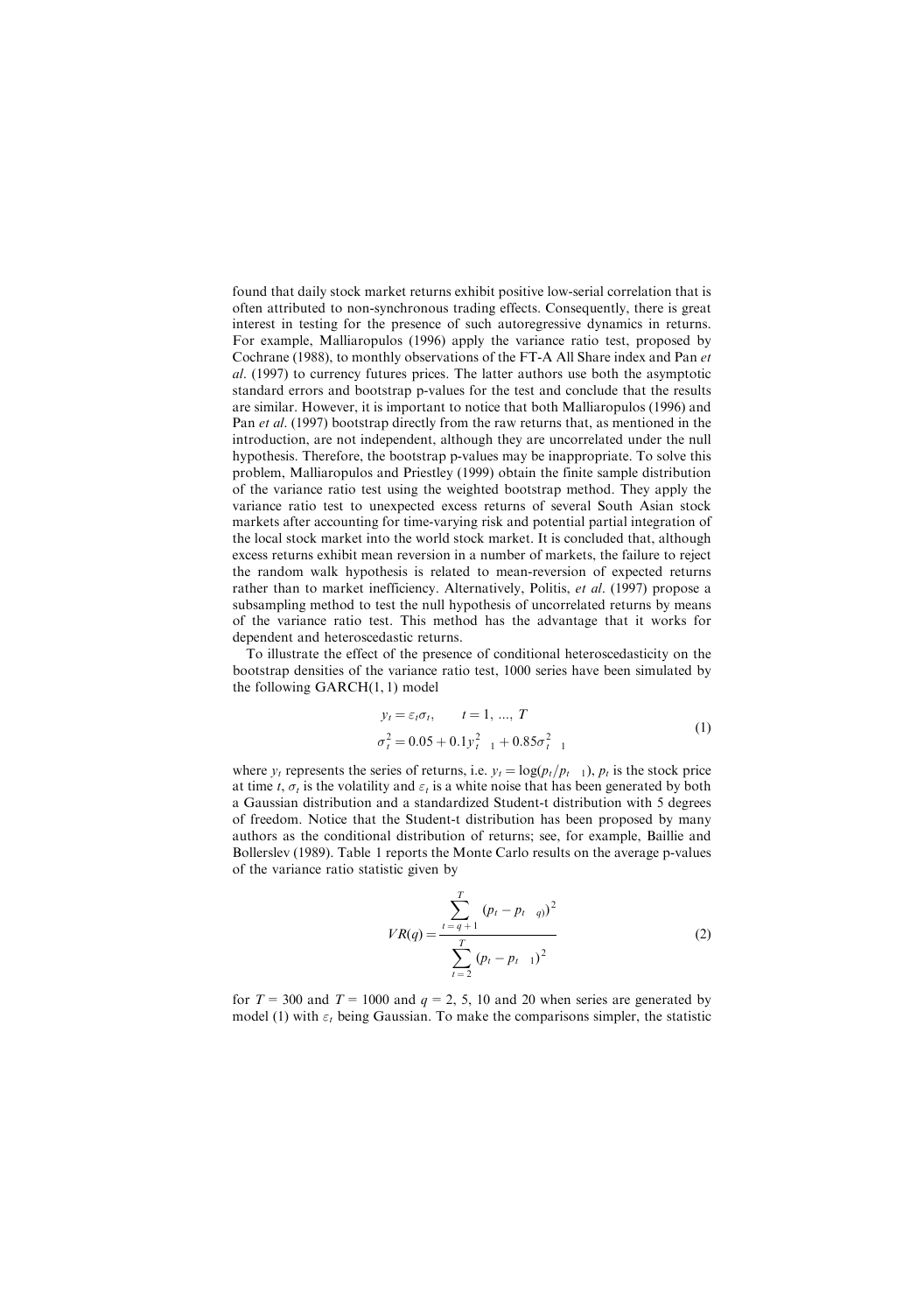|                |      | Average p values |            |             |             |  |  |  |
|----------------|------|------------------|------------|-------------|-------------|--|--|--|
| q              | T    | Empirical        | Asymptotic | Bootstrap 1 | Bootstrap 2 |  |  |  |
| $\overline{c}$ | 300  | 0.4858           | 0.5183     | 0.5105      | 0.4965      |  |  |  |
|                | 1000 | 0.4994           | 0.5250     | 0.5120      | 0.5035      |  |  |  |
| 5              | 300  | 0.4769           | 0.5246     | 0.5195      | 0.4872      |  |  |  |
|                | 1000 | 0.4976           | 0.5158     | 0.5105      | 0.4935      |  |  |  |
| 10             | 300  | 0.4858           | 0.5568     | 0.5417      | 0.4958      |  |  |  |
|                | 1000 | 0.5026           | 0.5299     | 0.5240      | 0.4966      |  |  |  |
| 20             | 300  | 0.4881           | 0.5941     | 0.5650      | 0.5026      |  |  |  |
|                | 1000 | 0.5043           | 0.5468     | 0.5372      | 0.4987      |  |  |  |

**Table 1.** Monte Carlo results on p values of  $VR(q)$  statistic. GARCH (1, 1) returns with Gaussian errors

has been standardized using its asymptotic standard deviation, as given by Lo and McKinlay (1989) so that all the statistics are asymptotically  $N(0,1)$ . In this table, it is possible to observe that when the bootstrap is based on resampling from the raw returns (Bootstrap 1), the asymptotic and bootstrap p-values are similar, a result that was also reported by Pan et al. (1997). Furthermore, both the asymptotic and bootstrap p-values exceed the corresponding empirical p-values. However, when the bootstrap is based on the standardized returns (Bootstrap 2), the sampling and the bootstrap distributions of the VR(q) statistic are closer.

Figures 1 and 2 represent the empirical density of the  $VR(q)$  statistic for series generated by model (1) with  $\varepsilon_t$  having a Student-t distribution for  $T = 300$  and 1000, respectively. These figures also represent the bootstrap densities obtained by resampling from the raw returns (bootstrap 1) and from the returns standardized using the estimated GARCH conditional standard deviations (bootstrap 2) for two particular series generated by the same model. It is clear that, in the latter case, the estimated sampling density is closer to the empirical density. Furthermore, notice that the performance of bootstrapping without taking into account the conditional heteroscedasticity deteriorates as the sample size increases. Consequently, the p-values based on bootstrapping directly from the raw returns may have important distortions. For example, for a series generated with  $T = 1000$ , the statistic VR(2) is 0.838. In this case, the asymptotic p-value and the bootstrap p-value obtained by resampling from the raw returns are nearly the same, 0.201 and 0.209, respectively. However, bootstrap p-values obtained from the heteroscedastic model is 0.249 that is closer to the empirical p-value of 0.271. Notice that, once more, it is possible to observe that the asymptotic and the bootstrap p-values based on raw returns are similar.

We now consider the empirical application of the VR statistic to test for the presence of autoregressive components in the exchange rate of the British Pound against the Dollar observed daily from the 1 January 1990 to 31 December 2001, with  $T = 3040$ . The series of returns,  $y_t = 100 \log(p_t/p_{t-1})$ , where  $p_t$  is the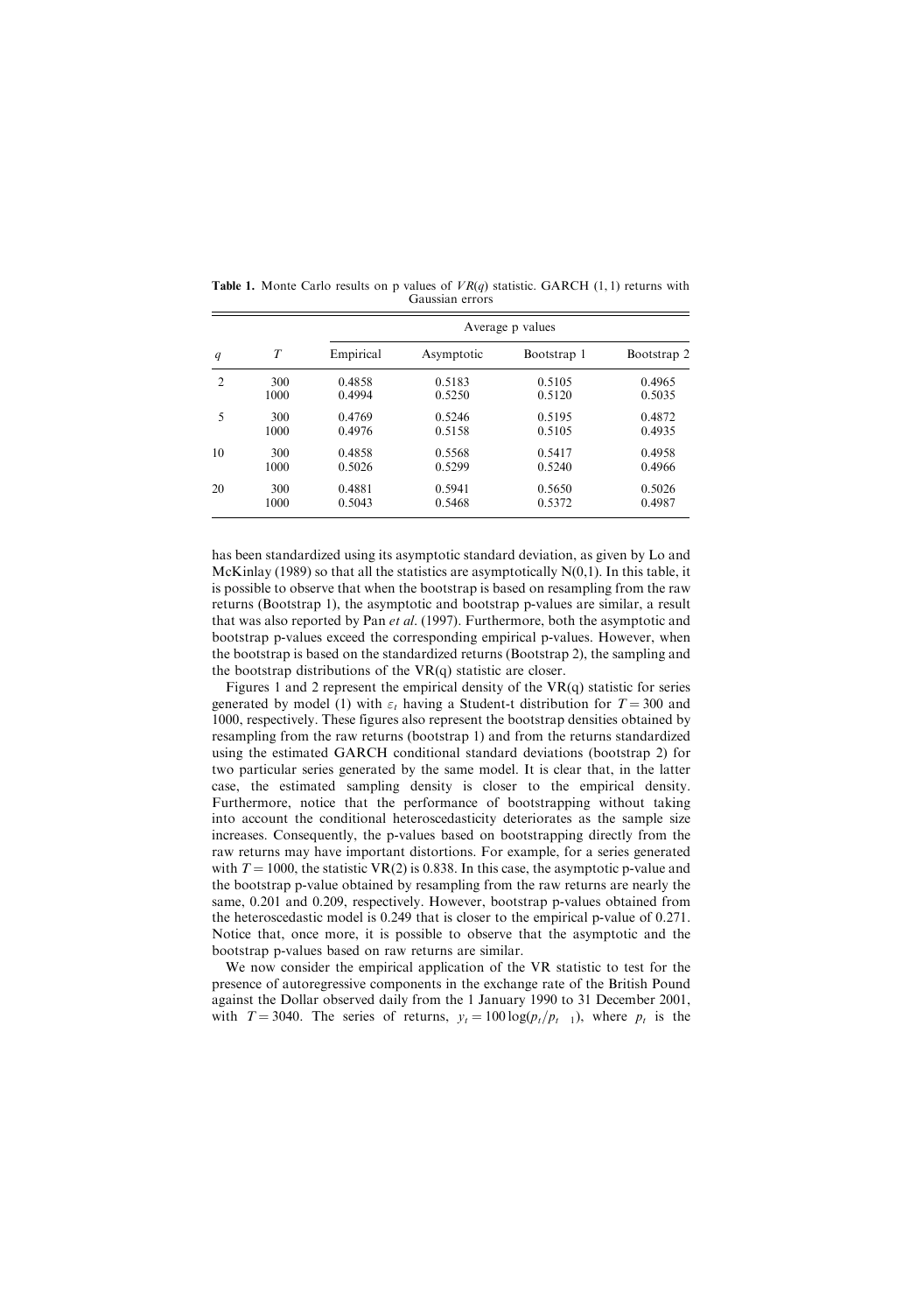

Figure 1. Empirical () and bootstrap densities of variance ratio statistic for a series generated by a GARCH(1, 1) model with conditional Student t distribution with 5 degrees of freedom.  $T = 300$ .

exchange rate at time  $t$ , has been plotted in Figure 3. Table 2 reports the values of the VR(q) statistic for  $q = 2, 5, 10$  and 20, together with the corresponding asymptotic p-values and the bootstrap p-values obtained from the raw returns. Notice that both p-values are very similar for all values of  $q$  considered. However, the returns are not independent. Fitting a  $GARCH(1, 1)$  model, the following estimates are obtained:

$$
\hat{\sigma}_t^2 = 0.0007 + 0.0444 y_{t-1}^2 + 0.9443 \hat{\sigma}_{t-1}^2
$$
\n(3)

The p-values obtained by resampling from the corresponding standardized returns are also reported in Table 3. Observe that, these p-values are always greater than the corresponding asymptotic p-values. Furthermore, the results of the test can be reversed depending on which p-value is used. For example, when  $q = 10$ , the null of no autocorrelation is rejected using both the asymptotic and the bootstrap pvalues based on raw returns. However, the null hypothesis is not rejected when bootstrapping from the standardized returns.

Summarizing, we have shown with both simulated and real data that bootstrapping raw returns in order to obtain p-values of the VR statistic when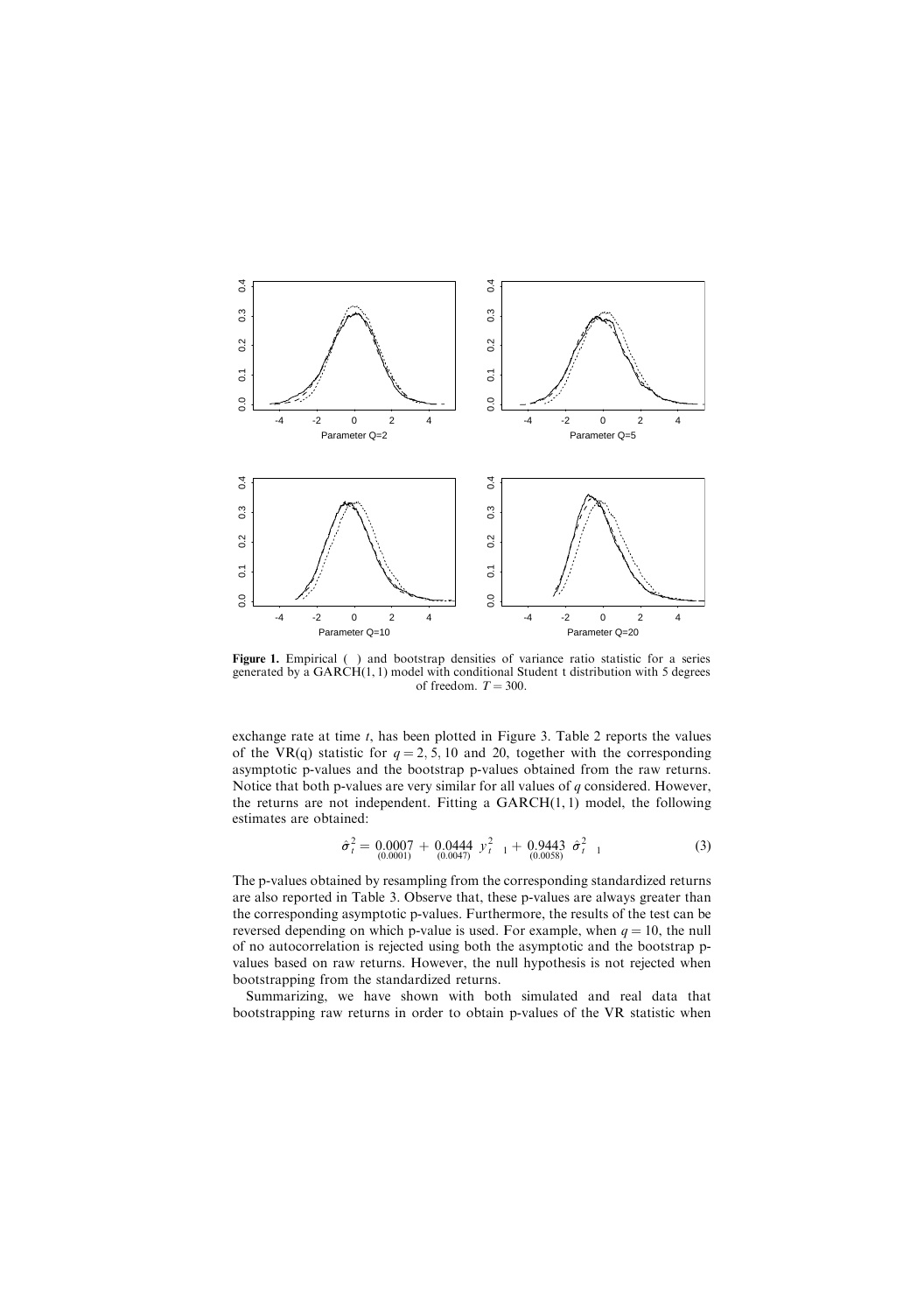

Figure 2. Empirical () and bootstrap densities of variance ratio statistic for a series generated by a GARCH(1, 1) model with conditional Student t distribution with 5 degrees of freedom.  $T = 1000$ .

there is conditional heteroscedasticity, could seriously distort the results of the test. Furthermore, it could be expected that the corresponding bootstrap p-values are not very different from the asymptotic p-values. Using bootstrap procedures appropriate for the characteristics of returns, yields p-values remarkably close to the empirical p-values.

The variance ratio test is not the only statistic used in finance to test for autoregressive components in the conditional mean of returns. In a very interesting paper, Hafner and Herwartz (2000) consider two Wald tests based on Quasi-Maximum Likelihood (QML) estimation assuming a GARCH(1, 1) model for the conditional variance. As QML inference depends on the specification of the variance process, they also consider tests based on Ordinary Least Squares (OLS) estimation and a bootstrapped version of the OLS based statistics using the wild bootstrap. The asymptotic convergence of the distribution of the bootstrapped statistics to the asymptotic distribution of the original statistic is proven. By means of Monte Carlo experiments, they show that the wild bootstrap inference shows superior size properties relative to all the other tests considered. However, the power of the bootstrap tests is low in the cases were the volatility is highly persistent. Finally, they apply the alternative tests considered to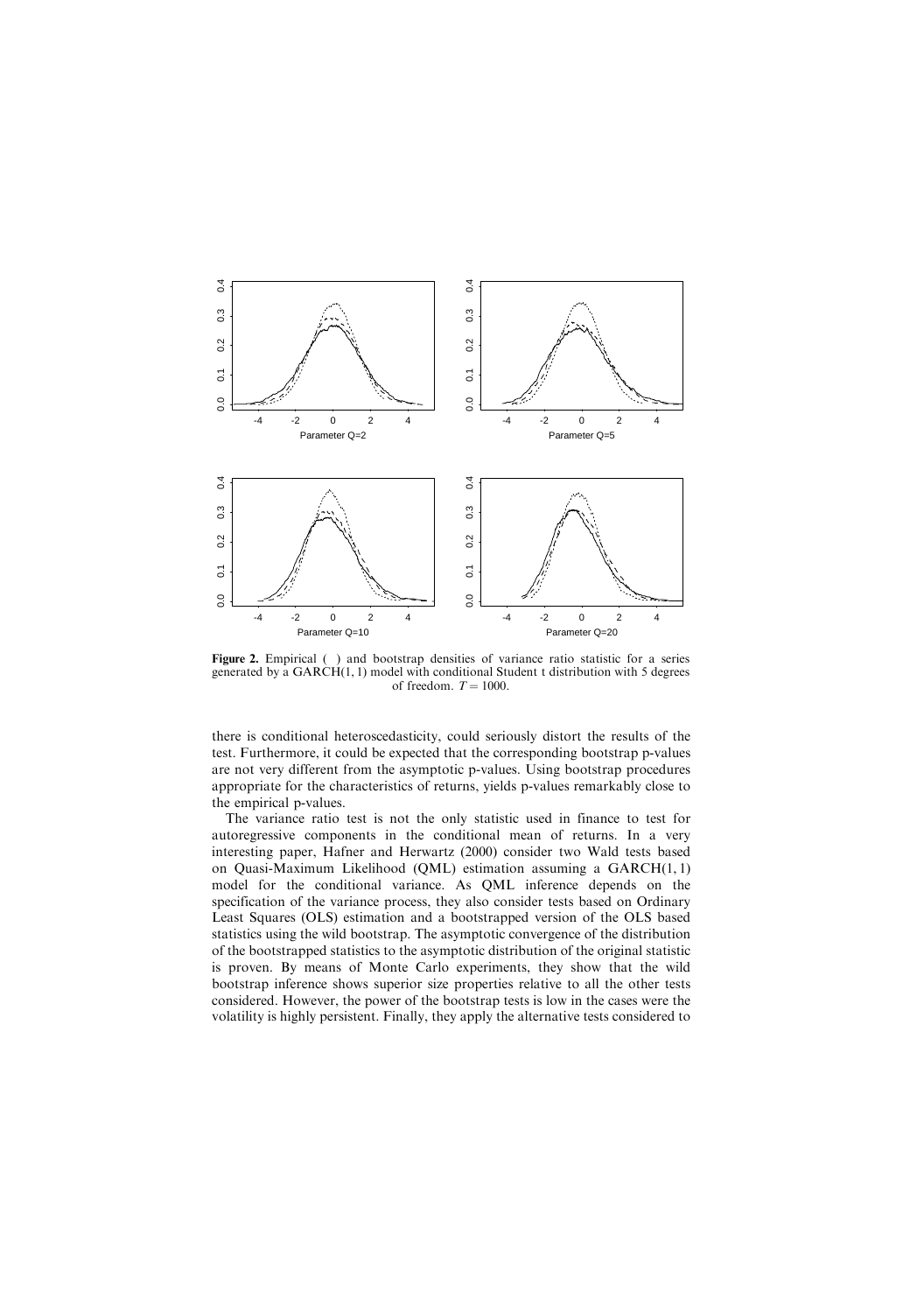

Figure 3. Daily returns of Pound Dollar exchange rate observed from 1 January 1990 to 31 December 2001.

| q              | p values  |            |             |             |  |  |  |
|----------------|-----------|------------|-------------|-------------|--|--|--|
|                | Statistic | Asymptotic | Bootstrap 1 | Bootstrap 2 |  |  |  |
| $\mathfrak{D}$ | 3.0438    | 0.0012     | 0.0020      | 0.0070      |  |  |  |
| 5              | 2.5821    | 0.0049     | 0.009       | 0.0360      |  |  |  |
| 10             | 1.9790    | 0.0239     | 0.0270      | 0.0510      |  |  |  |
| 20             | 1.3291    | 0.0919     | 0.0960      | 0.1310      |  |  |  |
|                |           |            |             |             |  |  |  |

**Table 2.**  $VR(q)$  statistic and p values for British Pound Dollar exchange rate.

German stock returns, giving in many cases different decisions about acceptance or rejection of the null hypothesis of no autocorrelation.

White and Racine (2001) also test for predictable components in returns by applying bootstrap techniques for inference in artificial neural networks (ANN). They conclude that exchange rates do appear to contain information that is exploitable for enhanced point prediction, but the nature of the predictive relation evolves over time. However, they do not take into account the evolution of the conditional variance.

In relation to testing for the presence of unit roots in exchange rates, Kanas (1998) investigates whether the Dickey-Fuller (DF) test is affected by the presence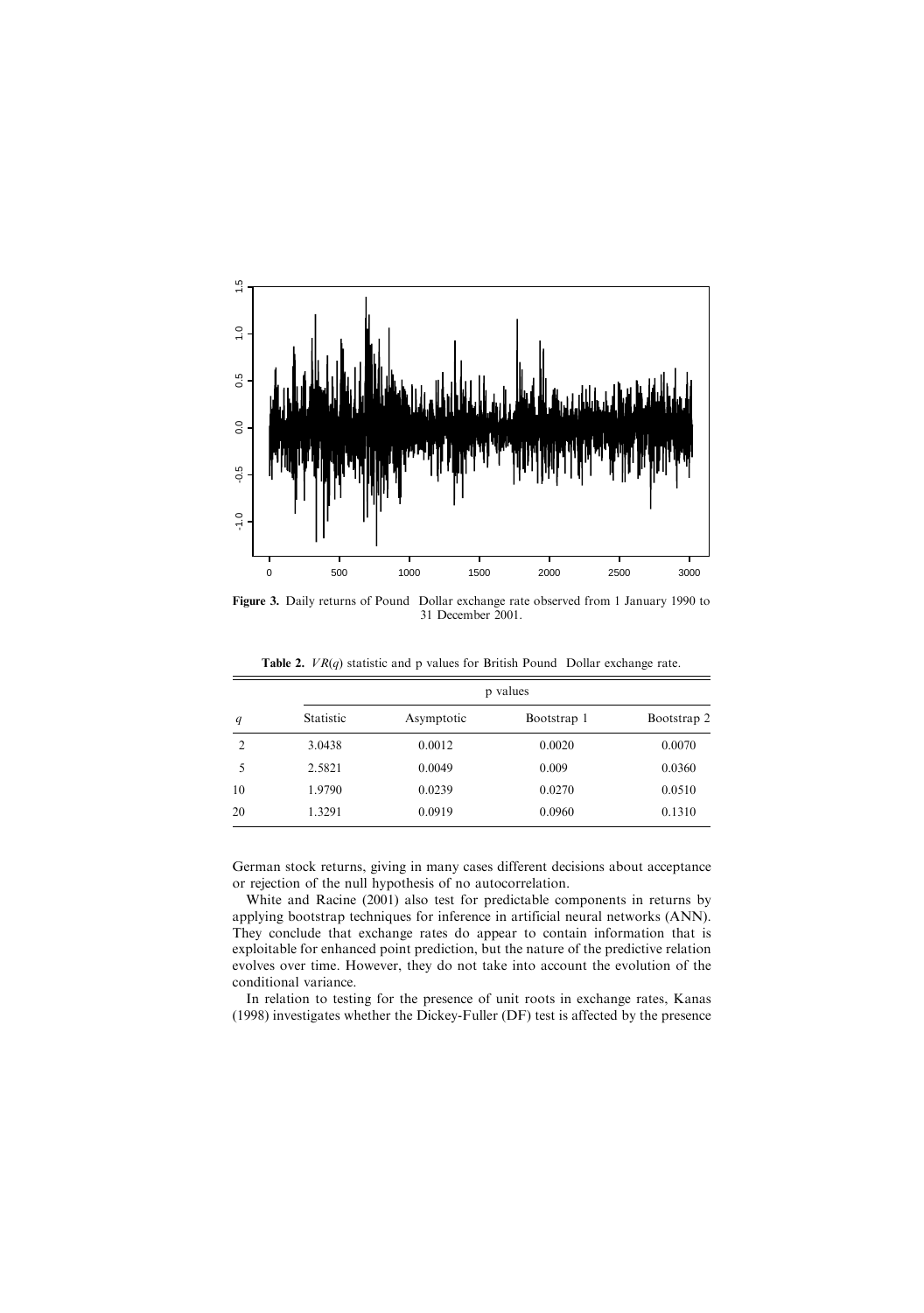| Author                     | Test for                                         | Boot. procedure                                | Results                                                                           |
|----------------------------|--------------------------------------------------|------------------------------------------------|-----------------------------------------------------------------------------------|
| <b>Conditional mean</b>    |                                                  |                                                |                                                                                   |
| Malliaropulos (1996)       | Autocor of returns                               | Raw returns                                    | Not take into account heteros                                                     |
| Pan <i>et al.</i> (1997)   | Autocor, of returns                              | Raw returns                                    | Not take into account heteros.                                                    |
| Kanas (1998)               | Unit root in prices                              |                                                |                                                                                   |
| Mallia. and Priest. (1999) | Autocor, of returns                              | Weighted boot.                                 | Mean reversion is due to time varying expected returns and<br>partial integration |
| Politis et al. (1999)      | Autocor, of returns                              | Subsampling                                    | Asymptotic properties                                                             |
| Gospodinov (2000)          | Non linearities                                  | Standard, returns                              | Finite sample properties                                                          |
|                            |                                                  | Wild Bootstrap<br>Feasible GLS Boot            | Specifies a TAR model with GARCH errors                                           |
| Hafner and Herwa. (2000)   | Autocor, of returns                              | Wild bootstrap                                 | Boots, test have good size and power properties                                   |
| White and Racine (2001)    | Predictable regularities<br>in exchange rates    | Raw returns                                    | Not take into account heteros.                                                    |
| Conditional variance       |                                                  |                                                |                                                                                   |
| Tauchen et al. (1996)      | Persistence<br>Asymmetry<br>Relation vol. prices | Sampling from<br>fitted conditional<br>density | Dynamic impulse response analysis                                                 |
| Brock. and Chow. (1997)    | Chaos                                            | Raw returns                                    | Not take into account heteros.                                                    |
| Bollers. and Mikk. (1999)  | Fractional integration                           | Standard, returns                              | Best model: FIEGARCH                                                              |
| Blake and Kapet. (2000)    | <b>ARCH</b>                                      | Raw returns                                    | Artificial neural network<br>Under the null is appropriate.                       |
| Eftekhari et al. (2000)    | Measures of risk                                 | Raw returns                                    | Monthly data (homoscedastic)                                                      |

Table 3. Summary of recent bootstrap applications testing for dynamics of returns.

(continued)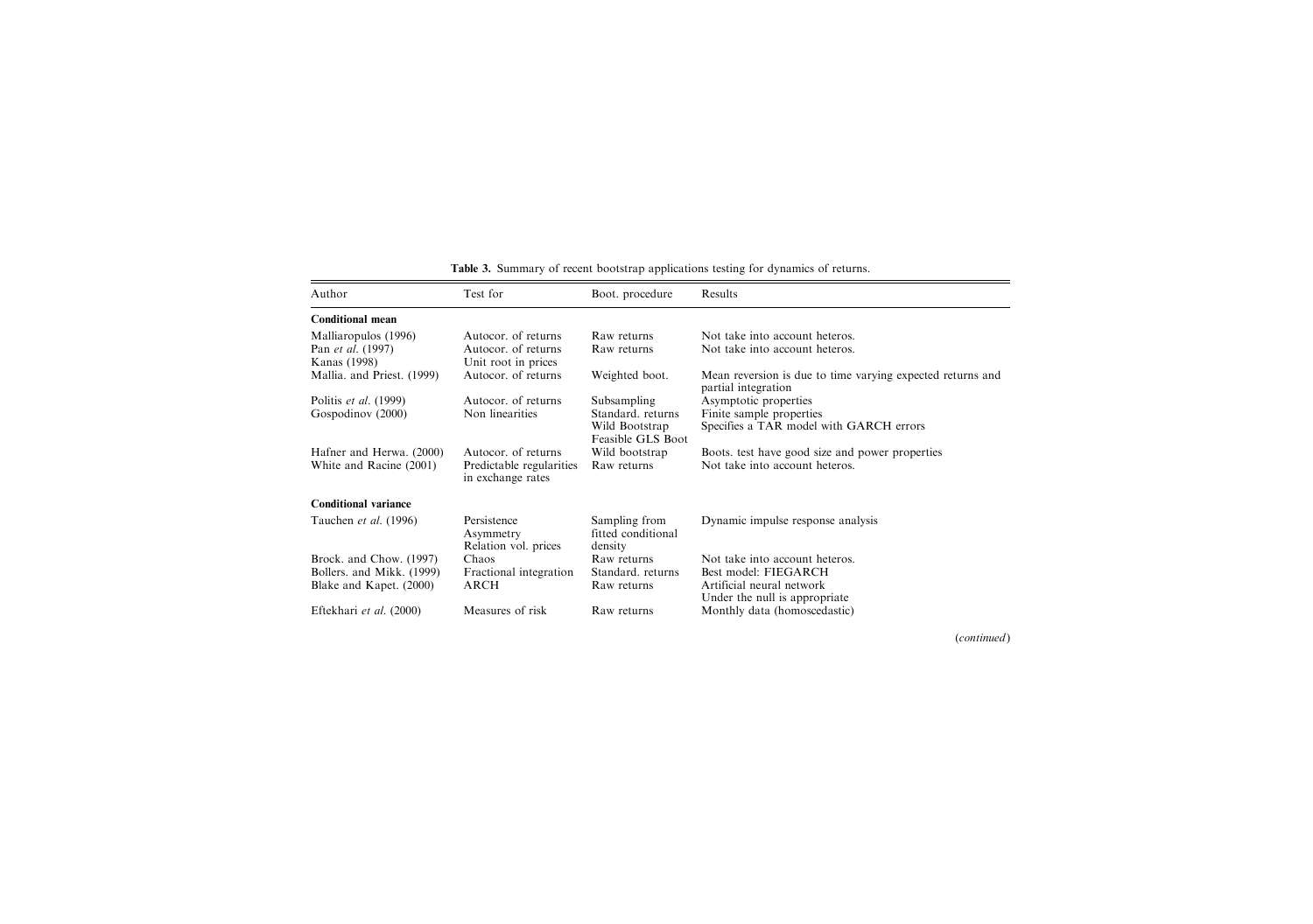|                                |                               | Table 3. Continued. |                                                                        |
|--------------------------------|-------------------------------|---------------------|------------------------------------------------------------------------|
| Author                         | Test for                      | Boot. procedure     | Results                                                                |
| <b>Technical trading rules</b> |                               |                     |                                                                        |
| Brock et al. (1992)            | Performance of TTR            | Standard, returns   | TTR are profitable                                                     |
| Kho (1996)                     | Performance of TTR            | Standard, returns   | Different conclusions with standard and bootstrap tests                |
| Mills (1997)                   | Performance of TTR            | Standard, returns   | Predictability dissapears after 1980                                   |
| Besse. and Chan (1998)         | Performance of TTR            | Raw returns         | Not take into account heteros.                                         |
| Ito $(1999)$                   | Performance of TTR            | Standard, returns   | Importance of time varying expected returns                            |
| LeBaron $(1999)$               | Performance of TTR            | Raw returns         | Effect of Federal Reserve                                              |
|                                |                               |                     | Not take into account heteros.                                         |
| White (1999)                   | Performance of TTR            | Stationary boot.    | Avoid data snooping                                                    |
| Sullivan et al. (1999)         | Performance of TTR            | Stationary boot.    | Outperformance disappears out of sample                                |
| Chang and Osler (1999)         | Performance of TTR            | Raw returns         | Not take into account heteros                                          |
| Millet and Michel (2000)       | Performance of TTR            | Raw returns         | Not take into account heteros                                          |
| Taylor $(2000)$                | Performance of TTR            | Standard, returns   | Test based on TTR have less power than standard<br>uncorrelation tests |
|                                |                               |                     |                                                                        |
| Other applications             |                               |                     |                                                                        |
| Ikenberry et al. (1995)        | Event study                   |                     | Long run returns are not zero                                          |
| Kothari and Warner (1997)      | Event study                   |                     | Parametric long horizon tests can be missleading                       |
| Stanton (1997)                 | Term structure                | Block boot.         | Continuous time                                                        |
| Garrant et al. (2001)          | Target zone<br>nonlinearities | Block boot.         | Nonlinearities in specific subsamples                                  |
| Carriere (2000)                | Forward rates                 | Block boot.         | Uses splines                                                           |
| Groene. and Fraser (2001a)     | Asset Pricing model           | Block boot.         | Monthly data (homosced.)                                               |
| Groene. and Fraser (2001b)     | Asset Pricing model           | Block boot.         | Monthly data (homosced.)                                               |

Table 3. Continued.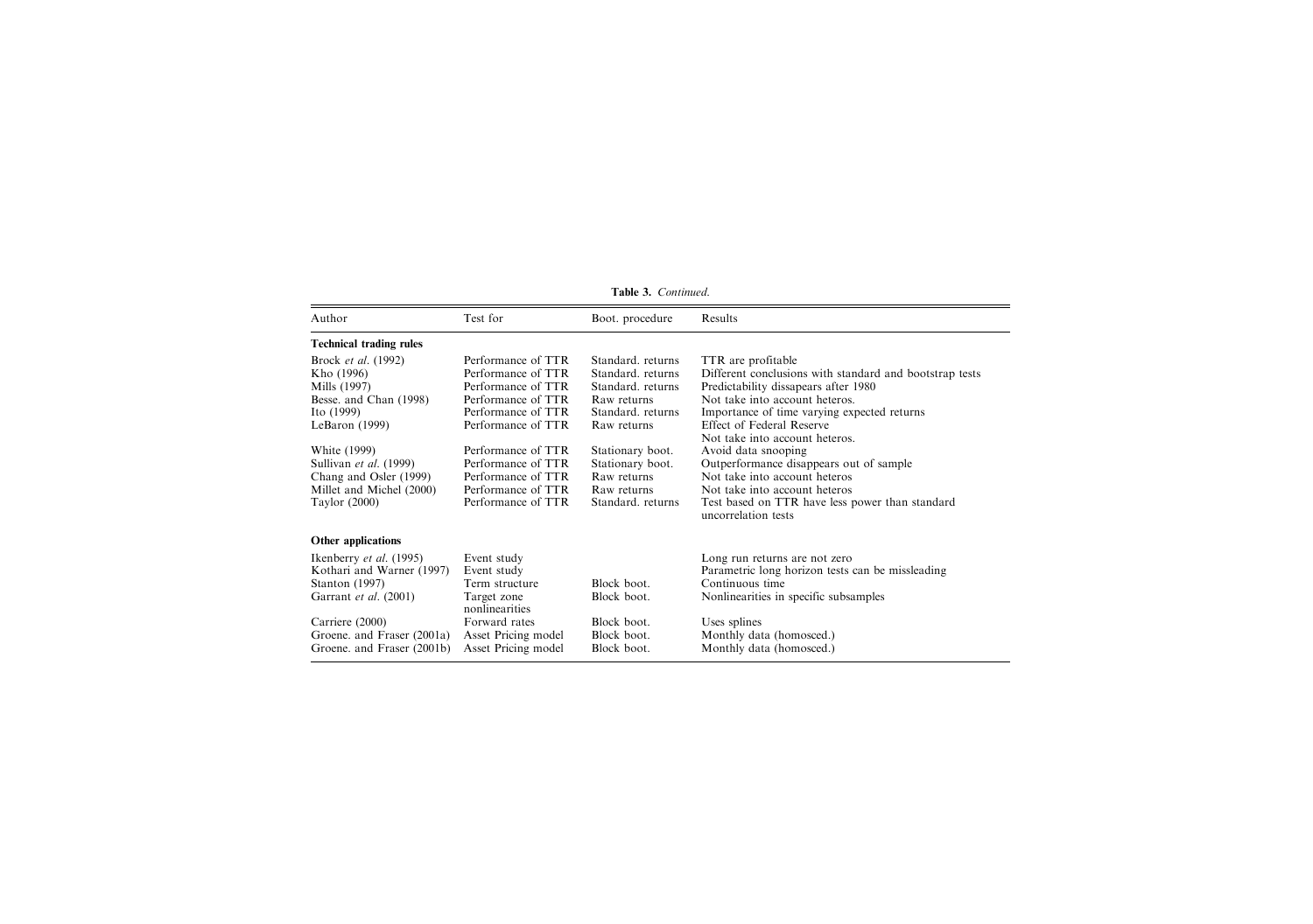of structural breaks due to realignments in the central parities. Bootstrap simulations are used to generate critical values of the DF test in the presence of multiple dummy variables. He concludes that, once you take into account the realignments, there is no evidence of the presence of unit roots in exchange rates.

Although most of the previous authors conclude that stock returns are not predictable in the short run, there is an interest for long horizon regressions that usually take the following expression:

$$
\sum_{i=1}^{k} y_{t+i} = \alpha_k + \beta_k x_k + u_{tk}
$$
\n<sup>(4)</sup>

where  $x<sub>t</sub>$  is some variable measuring fundamental values, usually dividend yield. Maddala and Li (1996) review extensively several papers using bootstrap techniques in this context. Ikenberry et al. (1995) also analyze the long-run behavior of returns by means of an event study analysis. They conclude that longrun abnormal returns are systematically nonzero. They defined the sample buyand-hold abnormal return as the difference between the buy-and-hold return and the corresponding return on a portfolio of securities matched by book-to-market, size and event date. To assess the statistical significance, this difference is compared to a bootstrap distribution of buy-and-hold abnormal returns. However, Kothari and Warner (1997) point out several potential shortcoming of bootstrap techniques for long-horizon event studies.

In relation to testing for non-linearities in the conditional mean of a series in the presence of high persistence and conditional heteroscedasticity, Gospodinov  $(2000)$  proposes to use a Threshold Autoregressive of order one  $(TAR(1))$  model with  $GARCH(1, 1)$  errors which is applied to the analysis of the term structure of interest rates. He uses bootstrap approximations to ensure the validity of the statistical inference. In particular, he proposes three alternative bootstrap procedures. The first one is based on bootstrapping the standardized residuals, the second is a wild bootstrap procedure and, finally, he considers a feasible GLS bootstrap. The size and power properties of these approximations are evaluated by simulation and the conclusion is that all of the bootstrap tests have excellent size properties.

Garrant *et al.* (2001) also test for the presence of target-zone nonlinearities in the Pound/Deutschmark exchange rate using the block bootstrap to compute the corresponding p-values.

#### 3.2. Testing for dynamics in the conditional variance of returns

There are also hypothesis related to the dynamics of volatility that have been tested using bootstrap procedures. Lamoureux and Lastrapes (1990) were the first to use bootstrap procedures to test if the Integrated GARCH (IGARCH) models, often found in empirical applications, can be the result of structural changes in otherwise stationary GARCH models. However, Maddala and Li (1996) point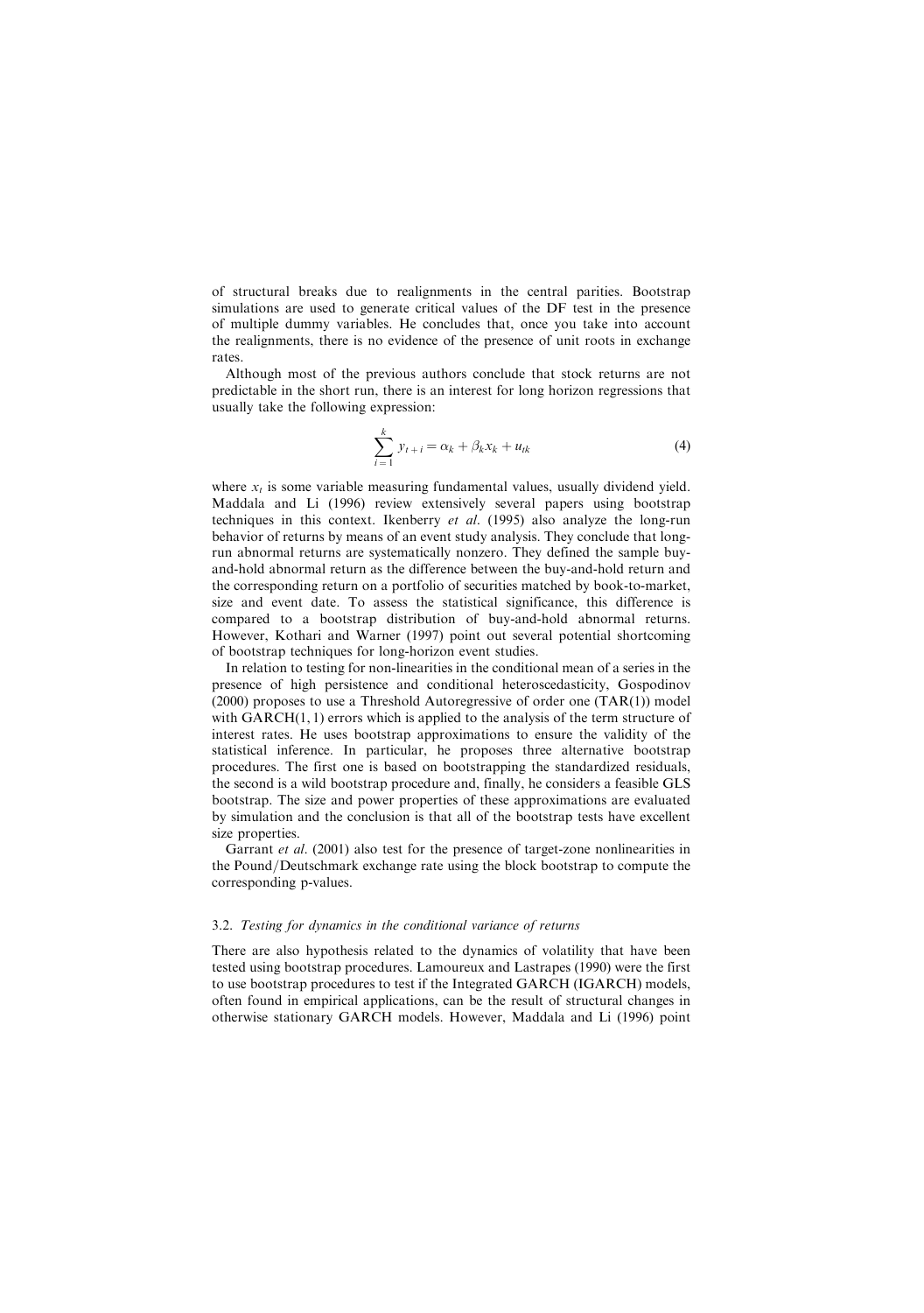out that they do not formulate correctly the null hypothesis to be tested and show how the test should be carried out properly.

Tauchen et al. (1996) investigate multi-step nonlinear dynamics of daily price and volume movements. Their objective is to examine the persistence properties of stochastic volatility, the asymmetric responses of conditional variances to positive and negative movements in prices and the nonlinear relation between volume and prices. They construct confidence bands for the corresponding impulse response functions by resampling from the fitted conditional densities. The bootstrap method they used is described in Gallant et al. (1993).

Later, Brockman and Chowdhury (1997) applied bootstrap techniques to distinguish whether the intra-day implied volatility of the S&P100 index call option is stochastic or has a chaotic deterministic behavior. However, they are bootstrapping from the raw returns series that are not independent. Therefore, the properties of the bootstrap procedure can be seriously affected.

Bollerslev and Mikkelsen (1999) analyze whether the long-run dependence in U.S. stock market volatility is best described by a slowly mean-reverting fractionally integrated process by inferring the degree of mean-reversion implicit in a panel data set of transaction prices on the S&P500 composite stock price index. They compare the observed prices with risk-neutralized prices bootstrapped from the residuals standardized with standard deviations estimated by different heteroscedastic models. They conclude that the Fractionally Integrated EGARCH (FIEGARCH) model of Bollerslev and Mikkelsen (1996) results in the lowest average absolute and relative pricing errors.

Also, in relation to testing the dynamics of volatility, Blake and Kapetanios (2000) propose a test for ARCH based on a neural network specification. As the test suffers from size distortions, they use bootstrap procedures to correct them.

Finally, Eftekhari et al. (2000) compare different measures of risk, namely the semi-variance, the lower partial moment, the Gini and the absolute deviation using both simulated and real series of monthly returns. They draw, with replacement, returns from each of the samples of real data and the alternative measures of risk are calculated for each of the bootstrapped samples.

## 3.3. Technical trading rules

One of the most popular methods to analyze the hypothesis that equity markets are efficient is based on technical analysis. Trading rules are used to classify each day t as either Buy, Sell or Neutral, using information available up to day t. Technical trading rules are rather important in practice given that they are almost universally used by practitioners; see the references in Chang and Osler (1999). A trading rule is said to uncover evidence of price predictability if expected returns depend on the Buy/Sell information. To assess this dependency, it is natural to test for the difference between the average returns for Buy and Sell days. The obvious test of the null hypothesis that there is no predictability is based on the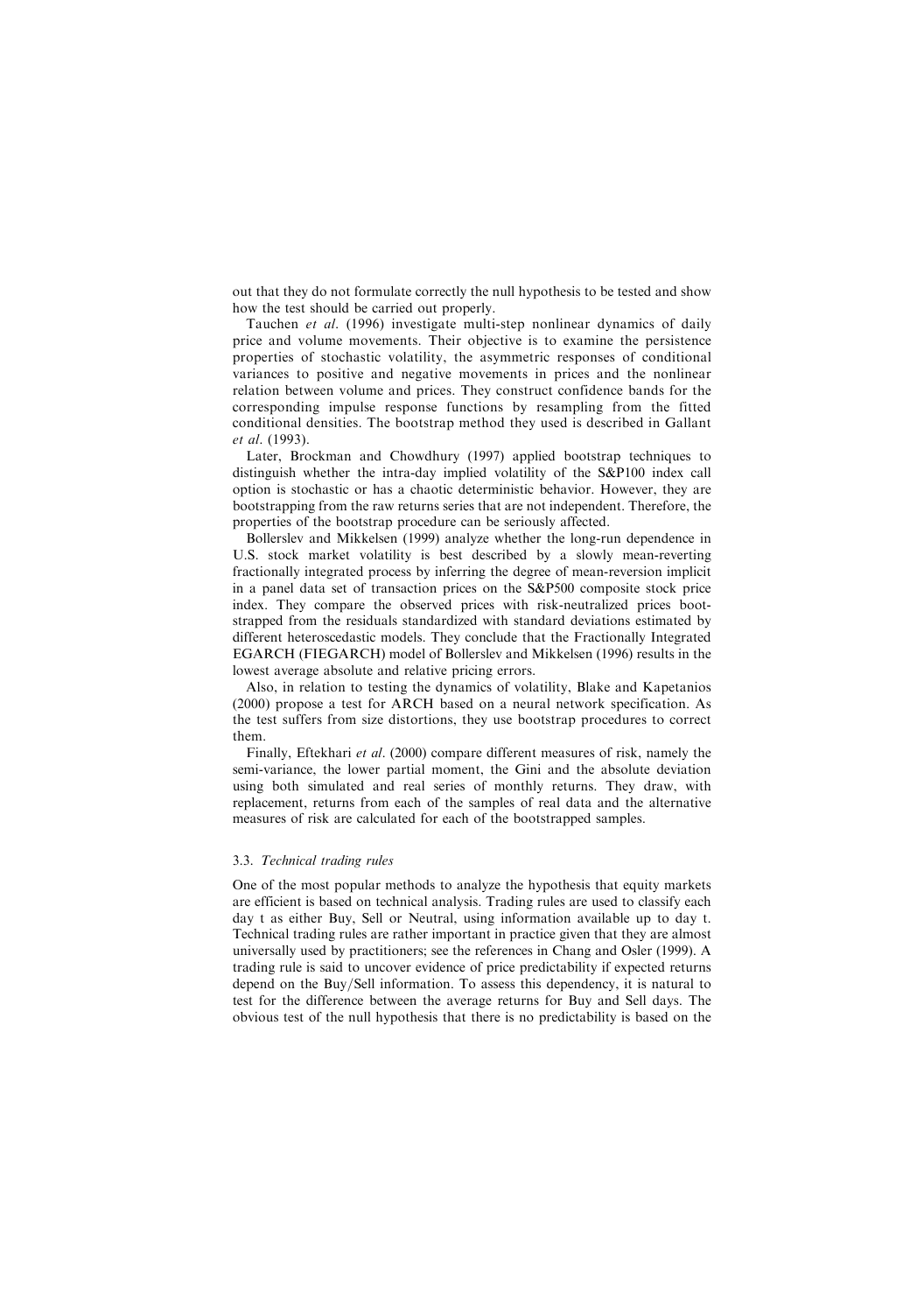following statistic

$$
z = \frac{\bar{r}_I - \bar{r}_J}{\left(\frac{s_I^2}{n_I} + \frac{s_J^2}{n_J}\right)^{0.5}}
$$

where  $\bar{r}_I$ ,  $s_I^2$  and  $n_I$  are, respectively, the sample mean, variance and number of returns for Buy dave, and  $\bar{r}_L$ ,  $s_I^2$  and  $n_I$  are the corresponding measures for Sell returns for Buy days, and  $\bar{r}_J$ ,  $s_J^2$  and  $n_J$  are the corresponding measures for Sell<br>days. The asymptotic distribution of the z statistic is standard normal when the days. The asymptotic distribution of the z statistic is standard normal when the returns process is a strictly stationary, martingale difference with finite second moments.

When several trading rules are considered, another interesting hypothesis is whether there exists a superior technical trading rule that significantly outperforms a benchmark of holding cash. The null hypothesis, in this case, is that the expected return of the best trading rule is no better than the expected return of the benchmark.

Due to the non-normality of returns, it is sensible to use bootstrap procedures to estimate the distribution of these statistics. In a seminal paper in this area, Brock *et al.* (1992) propose to combine technical analysis and bootstrap procedures. They proposed a bootstrap procedure to obtain a better approximation of these statistics and to decide if some specific statistical model can explain the observed trading rules results. A statistic  $z$  is calculated from a trading rule applied to the observed series. Then a particular statistical model is fitted to the observed returns and artificial price series are generated by sampling from the corresponding residuals together with the estimated parameters. The same statistic z is computed for each of the artificial price series, obtaining a sequence of bootstrap statistics,  $z_1^*, z_2^*, ..., z_B^*$ . The proportion of statistics  $z_i^*$  that are more<br>extreme than z is the p-value for the test of the null hypothesis that the particular extreme than  $z$ , is the p-value for the test of the null hypothesis that the particular model generates observed prices. They apply this bootstrap method to analyze the properties of the Dow Jones Index observed daily from 1897 to 1986, bootstrapping the p-values for the difference between Buy and Sell average returns by applying 26 technical trading rules, and conclude that they significantly outperform the benchmark. However, they explicitly mention that the asymptotic properties of the bootstrap procedure proposed are not known for some models of the GARCH family as, for example, EGARCH and GARCH-M. Furthermore, they suggest that the results of the test are not qualitatively altered whether the asymptotic or the bootstrapped standard errors are used. Finally, they note the dangers of data-snooping when testing the profitability of a large number of trading rules on the same sample of returns. Data-snooping occurs when a given data set is used more than once for inference or data selection. In this case, there is the possibility that positive results can be due simply to chance. As they are testing 26 trading rules one by one, there is a reasonable possibility that data-snooping could be occurring. Therefore, the evidence in favor of a superior performance of trading rules can be tempered. Finally, it should be mentioned that the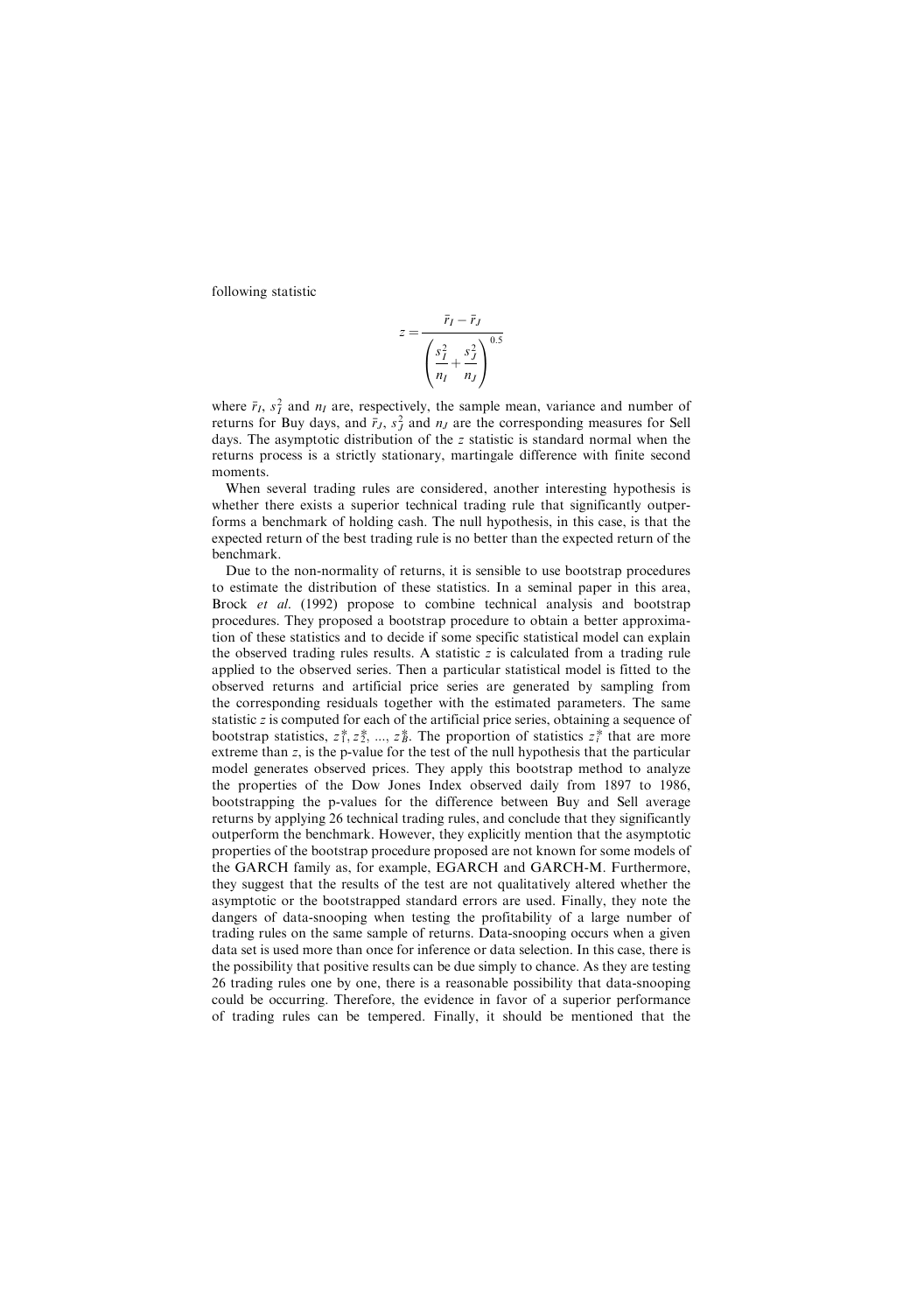combination of bootstrap methods with trading rules has been more fruitful as an instrument to check the adequacy of several commonly used models like Random Walks, GARCH and the Markov switching regression models. For this purpose, Brock et al. (1992) propose to bootstrap the residuals from a fitted model and the estimated parameters to obtain bootstrap replicates of the original data. They compute the trading rule profits for each bootstrap replicate and compare the corresponding bootstrap distribution with the trading rule profits derived from the actual data.

The application of the procedures proposed by Brock et al. (1992) is very extensive in the literature. For example, Mills (1997) applies their methodology to data on the London Stock Exchange FT30 index for the period 1935– 1994. Although he found that trading rules outperform the benchmark when using data up to 1980, the predictive ability of the trading rules after this date disappears. Later, LeBaron (1999) tests whether the predictive ability of trading rules over future movements of foreign exchange rates changes after removing periods in which the Federal Reserve is active. Maillet and Michel (2000) apply the test proposed by LeBaron (1999) to twelve exchange rates. They also use bootstrap methods to estimate the distribution of both trading rule returns and raw returns to analyze whether filtering the raw exchange series with some trading rule significantly changes their characteristics. Finally, Taylor (2000) studies the predictability of several U.K. financial prices by fitting ARMA-ARCH models to the corresponding returns.

As noted by Brock *et al.* (1992), there is a danger of data-snooping when testing one by one the performance of a high number of trading rules. To avoid it, White (2000) applies the stationary bootstrap to test whether the performance of the best trading rule is no better than the benchmark. Later, Sullivan et al. (1999) apply White's (2000) bootstrap methodology to present a comprehensive test of performance across several technical rules. They show that, even after adjustments for data-snooping, some of the trading rules considered by Brock et al. (1992) outperform the benchmark. However, their results do not hold out-of-sample.

However, even after Maddala and Li (1996) highlighted the dangers of bootstrapping from raw returns, there are some authors who still do not take into account the presence of conditional heteroscedasticity when using bootstrap procedures to analyze the profitability of technical trading rules; see, for example, Bessembinder and Chan (1998) and Chang and Osler (1999).

Kho (1996) analyses the performance of trading rules on currency futures markets using an alternative procedure to the one proposed by Brock *et al.* (1992). He applies a bootstrap procedure based on observations standardized assuming a GARCH-M specification, to some versions of the conditional international Capital Asset Pricing Model (CAPM) for time-varying expected returns and risk. Subsequently, Ito (1999) evaluates the profitability of technical trading rules by using equilibrium asset pricing models. He found that using standard or bootstrap p-values, the conclusions can be reversed.

Finally, the Contrarian Hypothesis, also related to trading rules, states that stocks that consistently underperform (outperform) the market will outperform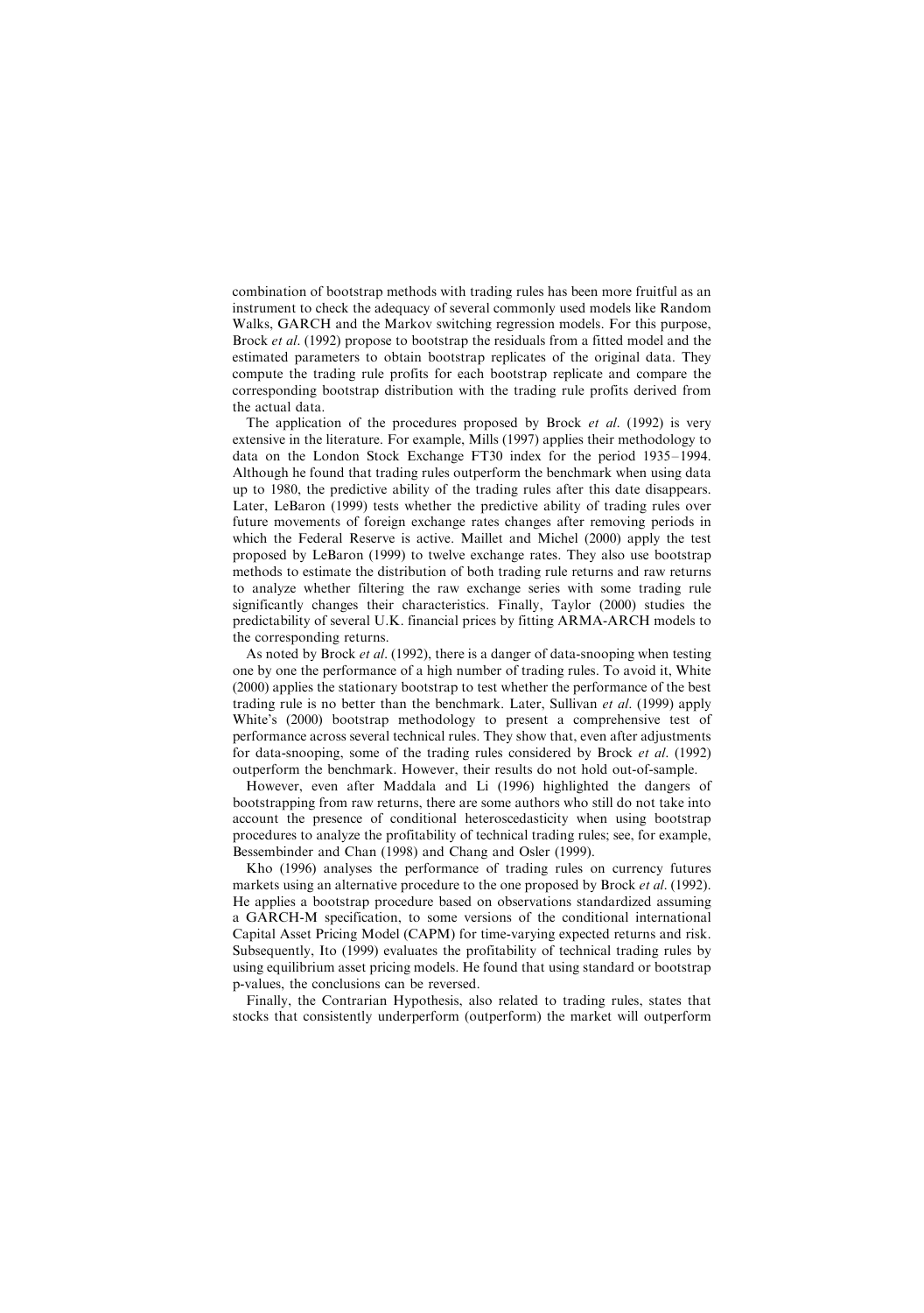(underperform) over subsequent periods, those stocks that have previously outperformed (underperformed) the market. In two closely related papers, Mum et al. (1999, 2000), use exactly the same methodology to test this hypothesis for French and German stock markets in the first paper, and for US and Canadian stock markets in the second. The bootstrap procedure they use, however, is not appropriate, in the main because they are not resampling under the null hypothesis, but also because it is hard to believe that it is really a bootstrap procedure.

#### 3.4. Other tests

There are other applications of bootstrap procedures to hypothesis testing related to financial data. For example, Stanton (1997) estimates nonparametrically the parameters of continuous time diffusion processes that are observed at discrete times using kernel estimators of the corresponding conditional expectations. He uses the block bootstrap to calculate confidence bands for the estimated densities.

Later, Carriere (2000) constructs confidence intervals for forward rates estimated with spline models that take into account the heteroscedasticity and correlation in the data. They resample from the residuals standardized to have constant variance and no autocorrelation.

Finally, in two very closely related papers, Groenewold and Fraser (2001a,b) analyze the sensitivity of tests of asset-pricing models to violations of the Gaussianity hypothesis. In the former paper, they use Australian data and in the latter, US and UK data, to compare the standard test with those based on GMM estimators and on bootstrap procedures. They conclude that standard methods are robust to Gaussianity. However, their results have two limitations. First, although they mention three alternative bootstrap procedures, the standard procedure based on resampling directly from the returns, a block bootstrap and a parametric bootstrap based on fitting a model for the conditional variance, the first is inappropriate and they do not implement the third. Therefore, only the block bootstrap may have the desired properties. The second limitation is concerned with the properties of the data they analyze, namely the observations are monthly and the presence of conditional heteroscedasticity is very weak. Therefore, it is not surprising that the results based on the bootstrap or on standard asymptotic distributions are similar.

Table 3 summarizes the main contributions described in this section.

#### 4. Distribution of returns and volatilities

Bootstrap procedures can be used not only to estimate the sample distribution of a given statistic but also to obtain estimates of the density of the variable being analyzed. In this section, we review the papers that apply bootstrap procedures to obtain prediction densities of future returns and their volatilities and to estimate the VaR.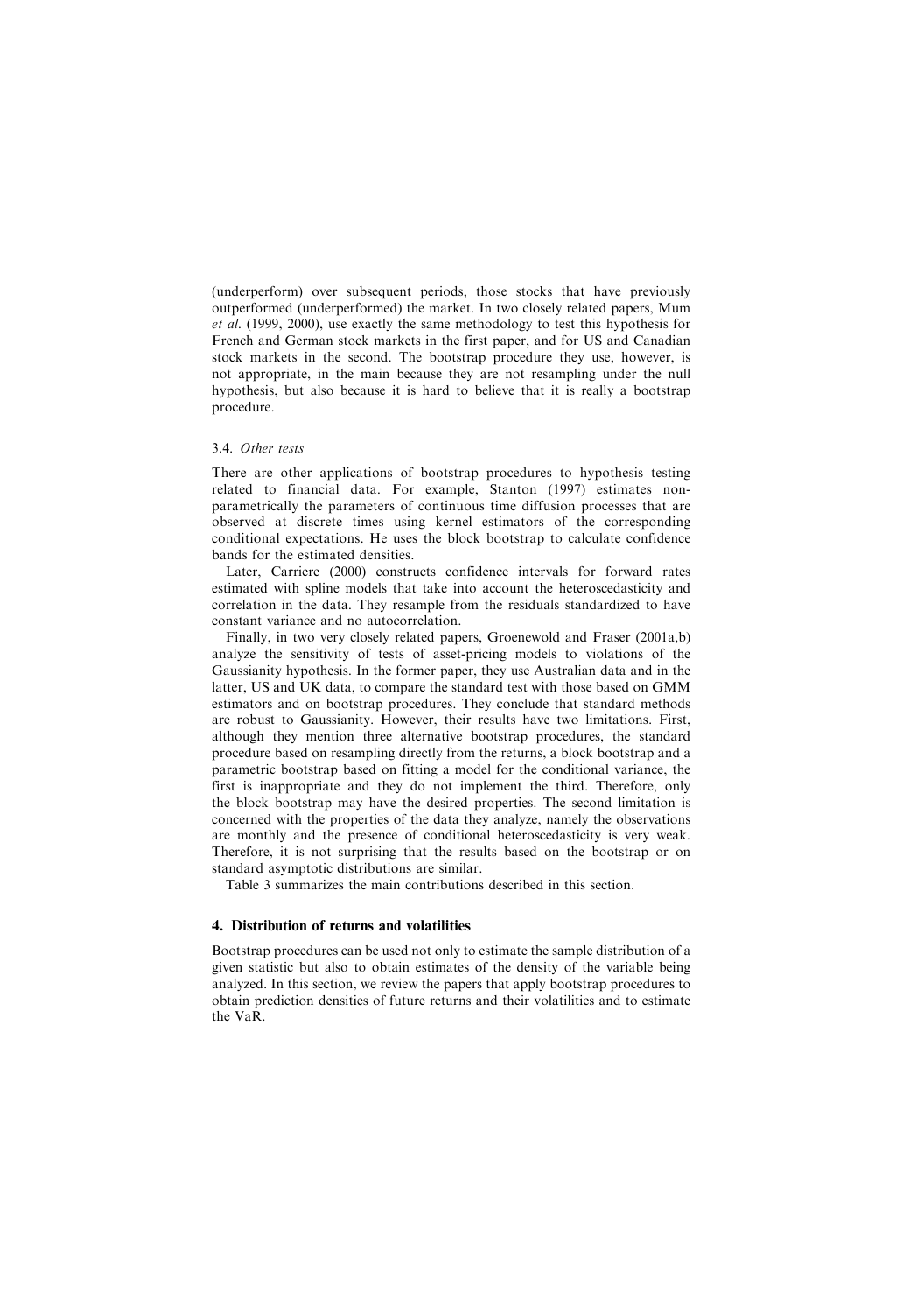#### 4.1. Prediction

Prediction is one of the main goals when a dynamic model is fitted to returns. In that sense, GARCH and SV models have the attraction that they can provide dynamic prediction intervals that are narrow in tranquil times and wide in volatile periods. Furthermore, there is an increasing interest in interval forecasts as measures of uncertainty; see, for example, Bollerslev (2001) and Engle (2001). On the other hand, the volatility of returns is a key factor in many models of option valuation and portfolio allocation problems. Therefore, accurate predictions of volatilities are critical for the implementation and evaluation of asset and derivative pricing theories, as well as trading and hedging strategies. Bootstrapbased methods lead to prediction intervals that incorporate the uncertainty due to parameter estimation without distributional assumptions on the sequence of innovations. As described in Section 2, these methods have proved to be very useful for obtaining prediction intervals for future values of series generated by linear ARIMA models. However, if the presence of conditional heteroscedasticity is not taken into account, the coverage properties of bootstrap intervals for high frequency returns can be distorted; see, for example, Kim (2001) in the context of VAR(1) models. Consequently, Miguel and Olave (1999a) extend the procedure of Cao et al. (1997) to stationary ARMA processes with  $GARCH(1, 1)$  innovations and prove the asymptotic validity of the corresponding bootstrap procedure to obtain prediction intervals for future returns. These prediction intervals are conditional on the parameter estimates and, consequently, do not incorporate the uncertainty due to parameter estimation. As volatility is specified as a function of past observations in GARCH models, future volatilities are known given the parameters and past observations. As a consequence, the bootstrap procedure proposed by Miguel and Olave (1999a) cannot be used to obtain prediction intervals for future volatilities. Miguel and Olave (1999b) carry out a Monte Carlo experiment to compare the performance of the conditional bootstrap intervals with the Cornish-Fisher approximation proposed by Baillie and Bollerslev (1992). They show that when the prediction horizon is longer than one period, the bootstrap prediction intervals have coverages closer to the nominal than the intervals based on Cornish-Fisher approximations. Gospodinov (2002) also proposes an alternative bootstrap procedure conditional on parameter estimates to forecast future returns modeled by a TAR(1) model with GARCH(1, 1) errors.

Pascual *et al.* (2000) generalize the bootstrap procedure of Pascual *et al.* (1998) to obtain prediction densities of both returns and volatilities of series generated by GARCH processes. The main advantage of their proposal is that the procedure incorporates the variability due to parameter estimation and, therefore, it is possible to obtain bootstrap prediction densities for the volatility process. The asymptotic properties of the procedure are derived and the finite sample properties are analyzed by means of Monte Carlo experiments which show that the properties of intervals for future returns are adequate. They also show that incorporating the uncertainty due to parameter estimation makes no difference when generating prediction intervals for returns if the error distribution is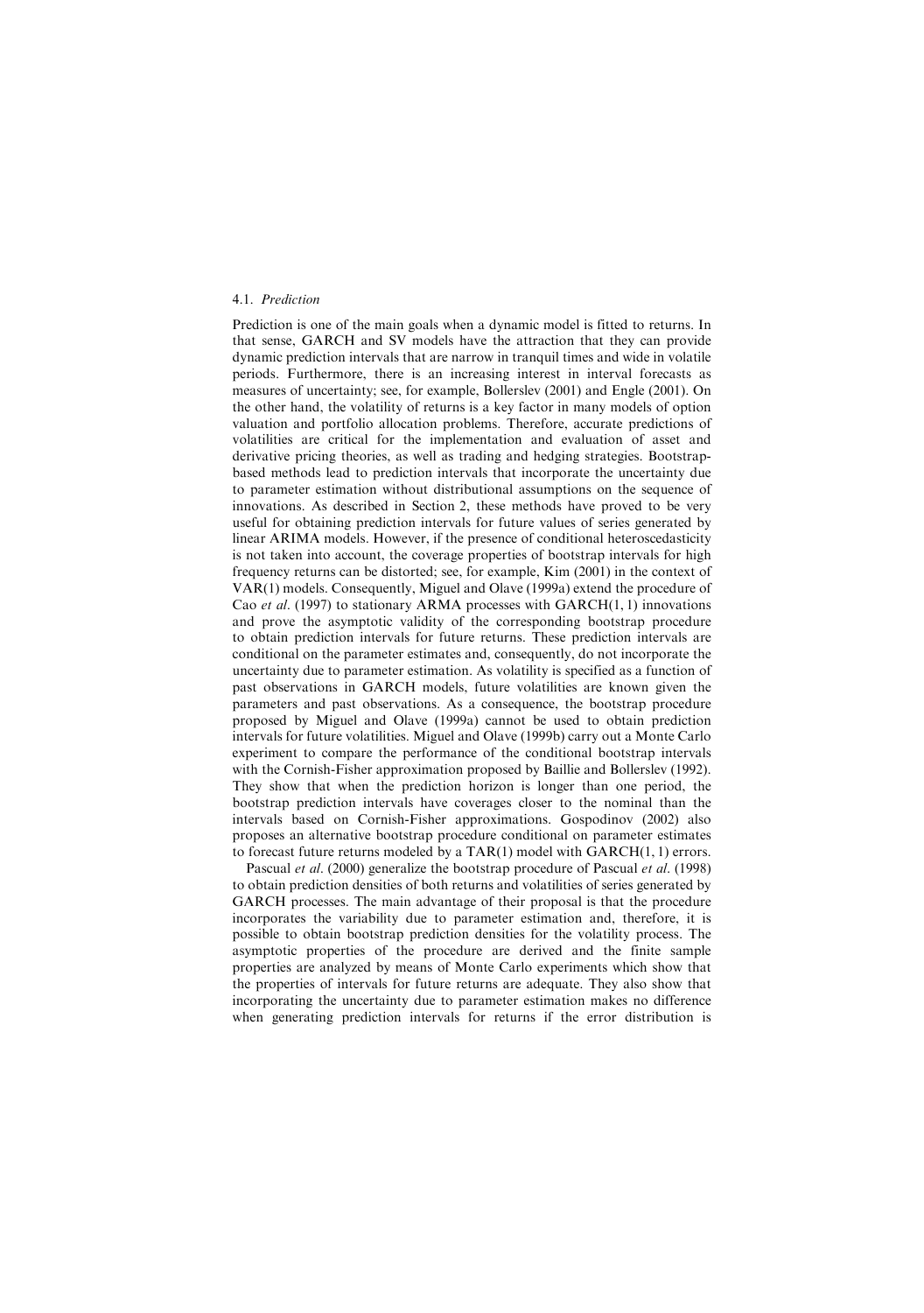symmetric. However, when constructing prediction intervals for future volatilities, it is necessary to introduce this uncertainty to have coverage close to the nominal values. However, the length of intervals for future volatilities is well above the empirical values. Finally, they apply their bootstrap procedure to obtain prediction densities of future values and volatilities of the IBEX35 index of the Madrid Stock Exchange.

To illustrate the use of the bootstrap to obtain prediction densities for future returns and volatilities, the procedure proposed by Pascual et al. (2000) has been applied to the series of returns of the Pound –Dollar exchange rate described in Section 3. Although the series consists of  $T = 3039$  observations, only 3019 have been used for estimation purposes, leaving the last 20 observations for out-ofsample forecast evaluation. Recall that the  $VR(q)$  test detects autoregressive components in the returns series for  $q = 2$  and 5. Therefore, we fit an AR(1) model with GARCH(1, 1) errors. The estimated model is given by

$$
y_t = \begin{cases} 0.0652 y_{t-1} + a_t \\ a_t = \varepsilon_t \sigma_t \end{cases}
$$
  
\n
$$
\hat{\sigma}_t^2 = 0.0007 + 0.0443 a_{t-1}^2 + 0.9447 \hat{\sigma}_{t-1}^2
$$
  
\n(5)  
\n
$$
\hat{\sigma}_{t}^2 = 0.00007 + 0.0443 a_{t-1}^2 + 0.9447 \hat{\sigma}_{t-1}^2
$$

Figure 4 represents a kernel estimate of the density of the standardized residuals,  $\hat{\varepsilon}_t = a_t/\hat{\sigma}_t$ , together with the standard normal density. Notice that the density of  $\hat{\varepsilon}_t$ has fat tails. In particular, the kurtosis is 4.6711. Therefore, the conditional



Figure 4. Kernel density of Pound Dollar exchange rate returns standardized with GARCH(1, 1) standard deviations.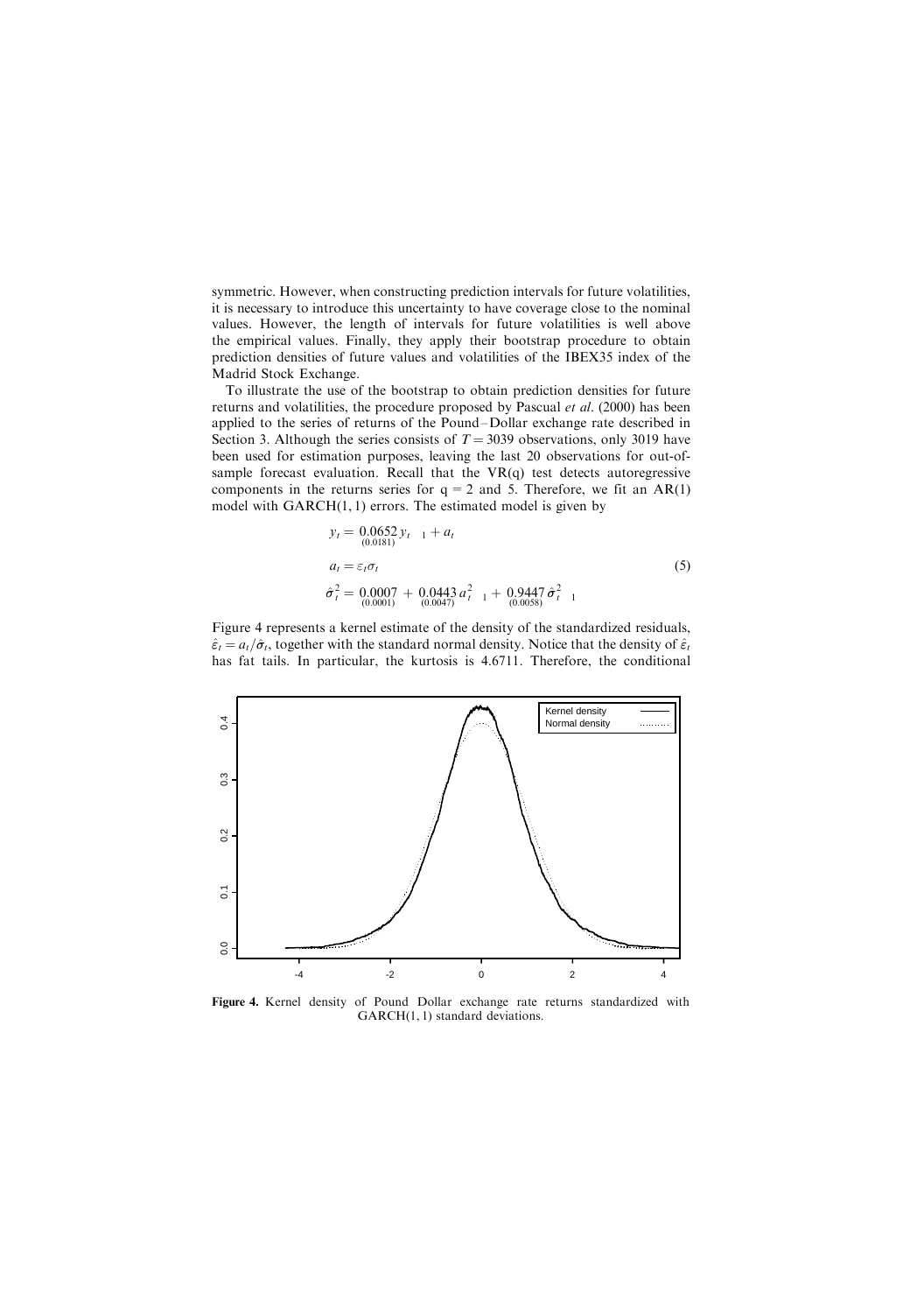Gaussianity of returns is rejected when a  $GARCH(1, 1)$  model is fitted. Figure 5 represents the bootstrap densities estimated for 1, 5, 10 and 20 steps-ahead predictions of returns. Using these bootstrap densities, it is possible to construct the corresponding prediction intervals for future returns. Figure 6 represents the 80% and 95% intervals for  $y_{T+k}$ ,  $k = 1, ..., 20$ , together with the intervals obtained using the Box-Jenkins methodology. We also plot the point predictions that, in this case, are equal to zero and the actual values of  $y_{T+k}$ . Notice that approximately 4 of 20 observations are supposed to lie out the 80% prediction interval. However, the Box-Jenkins intervals are unnecessarily wide leaving only one outside. While the bootstrap intervals are thinner, they leave 4 observations outside. On the other hand, looking at the 95% intervals, they are supposed to leave one observation out.

With respect to the prediction of future volatilities, Figure 7 represents the bootstrap densities for different prediction horizons. The corresponding bootstrap prediction intervals for future volatilities have been plotted in Figure 8, together with the point predictions obtained from the estimated GARCH(1,1) model in equation (5).

The extension of these bootstrap procedures to estimate prediction densities of returns and volatilities of series generated by SV models seems rather promising in the context of predicting future volatilities. Remember that while in GARCH models the volatility is known one-step-ahead, SV models introduce an



Figure 5. Bootstrap densities of 1, 5, 10 and 20 steps ahead forecasts of Pound Dollar exchange rate returns.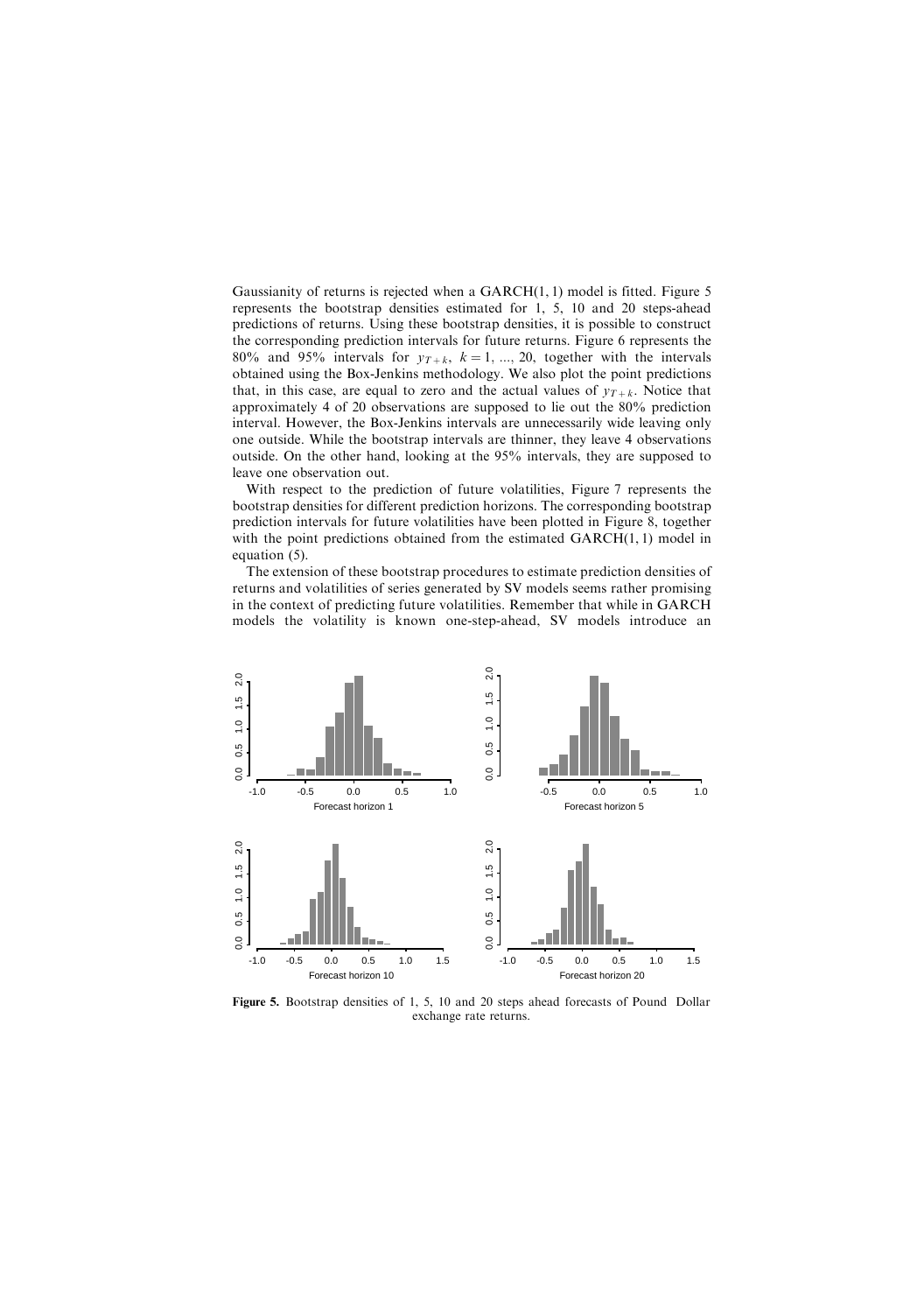

Figure 6. Box Jenkins and bootstrap 80% and 95% prediction intervals for Pound Dollar exchange rate returns together with point predictions ( $O$ ) and actual values  $( \Box ).$ 



Figure 7. Bootstrap densities of 1, 2, 10 and 20 steps ahead Pound Dollar exchange rate volatilities.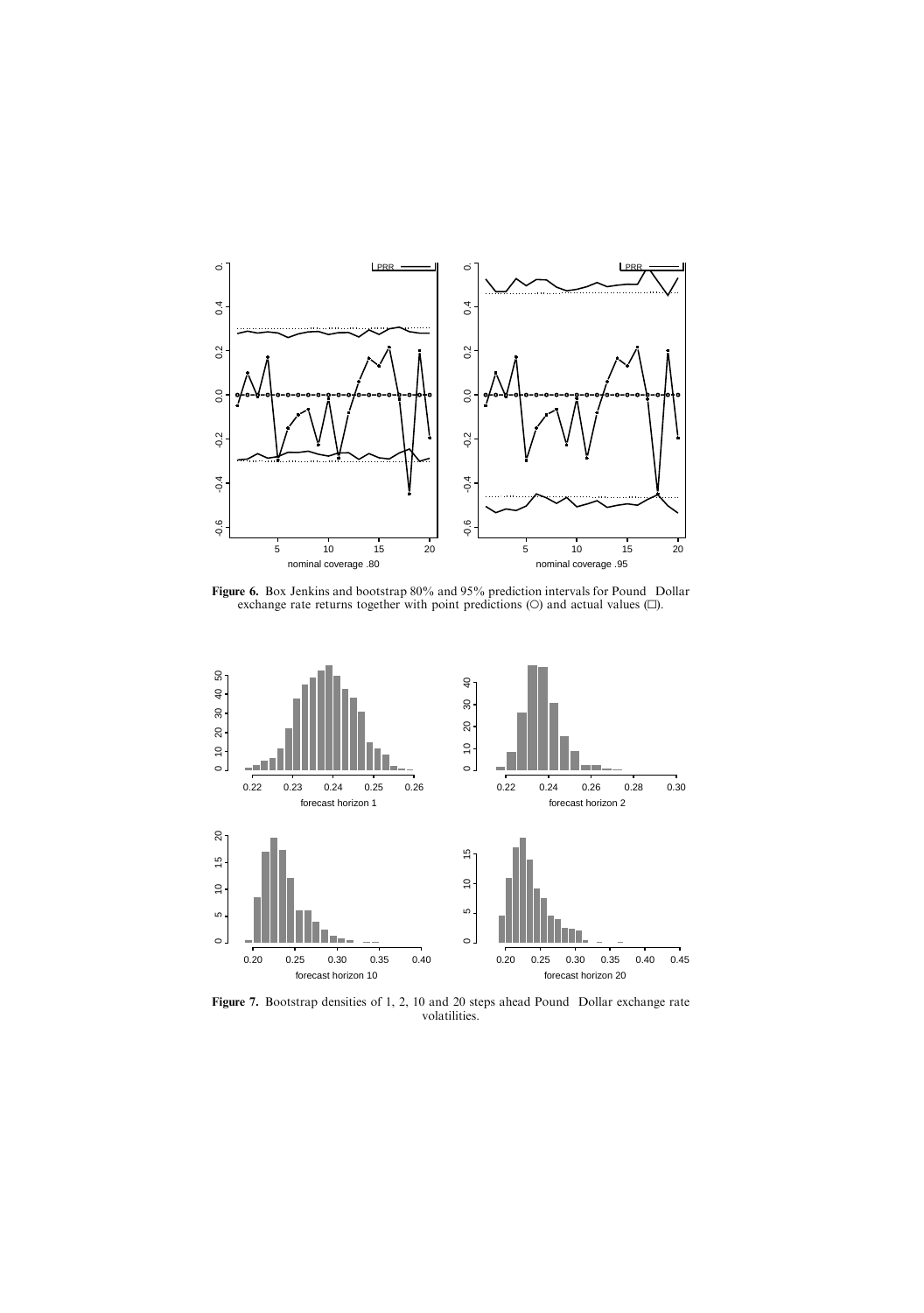

Figure 8. Bootstrap prediction intervals for future Pound Dollar exchange rates volatilities together with their GARCH point predictions (D).

unexpected component that could allow more realistic prediction intervals with better coverage.

#### 4.2. Value-at-Risk (VaR)

Financial risk management is dedicated to providing density forecasts of portfolio values and to tracking certain aspects of the densities such as, for example, Valueat-Risk (VaR). The VaR can be defined as the expected loss of a portfolio after a given period of time (usually 10 days) corresponding to the  $\alpha$ % quantile (usually  $1\%$ ).

The early VaR parametric models impose a known theoretical distribution to price changes. Usually it is assumed that the density function of risk factors influencing asset returns is a multivariate normal distribution. The most popular parametric methods are variance-covariance models and Monte Carlo simulation. However, excess kurtosis of these factors will cause losses greater than VaR to occur more frequently and be more extreme than those predicted by the Gaussian distribution. Consequently, many authors suggest using bootstrap techniques to avoid particular assumptions on the distribution of factors beyond stationarity of the distribution of returns. The procedure consists of generating scenarios by sampling observed returns associated with each risk factor included in the portfolio. The aggregate value of all linear and derivative positions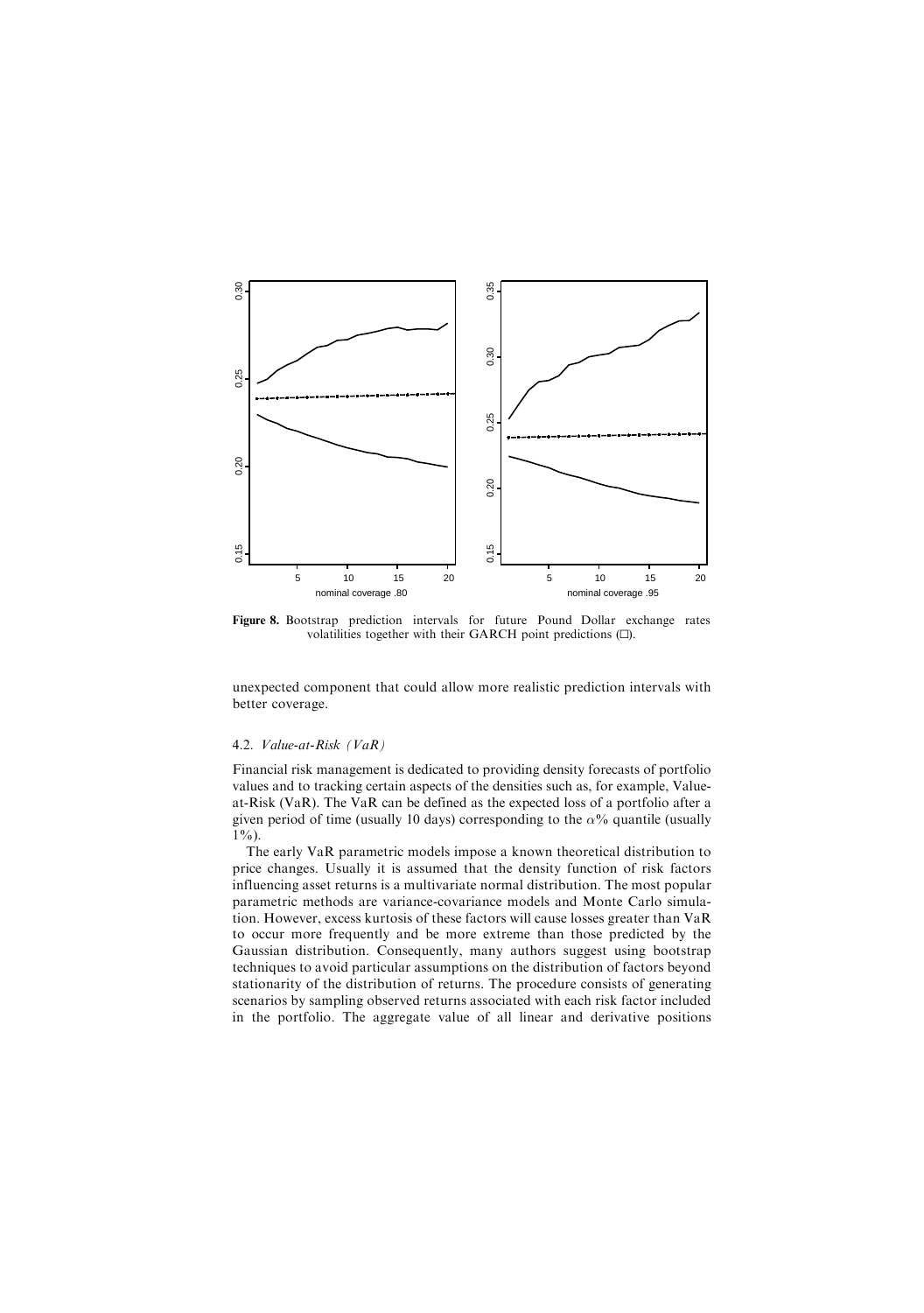produces a simulated portfolio value. Vlaar (2000) investigates the accuracy of various VaR models on Dutch interest rate-based portfolios and concludes that bootstrap techniques produce satisfactory results when long periods of data are available.

Early bootstrap procedures to compute the VaR of a portfolio assumed constant volatility of returns. However, the ability of bootstrap techniques to predict future losses can be undermined when the volatility evolves over time and, therefore the distribution of risk factors is not i.i.d.. In this case, the probability of having a large loss is not equal across different days. Barone-Adesi et al. (1999) propose a bootstrap procedure to obtain VaR estimates based on resampling from returns standardized using GARCH estimates of the volatility. The bootstrapping is done conditional on the parameter estimates and, therefore, is similar to the one proposed by Miguel and Olave (1999a) for obtaining prediction intervals. They illustrate the procedure with a very informative numerical example of a portfolio of three assets. Later, Barone-Adesi et al. (2001) compare this method with traditional bootstrapping estimates using three hypothetical portfolios on the S&P500 index and show that the advantages of the standardized bootstrap is magnified by the presence of options in the portfolio.

To illustrate the different alternatives to estimate the VaR, we perform the following experiment. We simulate  $1000$  series by the GARCH $(1, 1)$  model in  $(1)$ and compute the empirical VaR for  $\alpha = 0.01$ , 0.05 and 0.1. Then for each simulated series, we estimate the VaR by each of the following procedures:

- (i) Assuming that returns are N(0,  $\hat{s}^2$ ), where  $\hat{s}^2$  is the sample variance.
- (ii) Assuming that returns are a conditionally Gaussian GARCH $(1, 1)$  process.
- (iii) Resampling from the raw returns and estimating their density under conditional homoscedasticity.
- (iv) Resampling from the returns standardized with the GARCH estimates of the conditional standard deviation and estimating the density conditional on parameter estimates, as proposed by Barone-Adessi et al. (1999).
- (v) Resampling from the returns standardized with the GARCH estimates of the conditional standard deviation and estimating the density incorporating parameter uncertainty. Notice that, in this case, the procedure used to obtain the density is the one proposed by Pascual et al. (2000).

Tables 4 and 5 report the average VaR values across all the replicates when  $\varepsilon_t$  in (1) is a Student-t distribution with 5 degrees of freedom and a minus  $\chi^2$ distribution with 4 degrees of freedom, respectively. In these tables we do not report the average VaR values for the bootstrap procedure based on resampling the standardized returns conditional on parameter estimates because they are very similar to those obtained by incorporating the parameter uncertainty. Pascual et al. (2000) show that whether or not the parameter uncertainty is incorporated in intervals for returns does not have any significant effect. With respect to the Student-t distribution, Table 4 shows that, assuming marginal Gaussianity of returns, the VaR values obtained are well under the empirical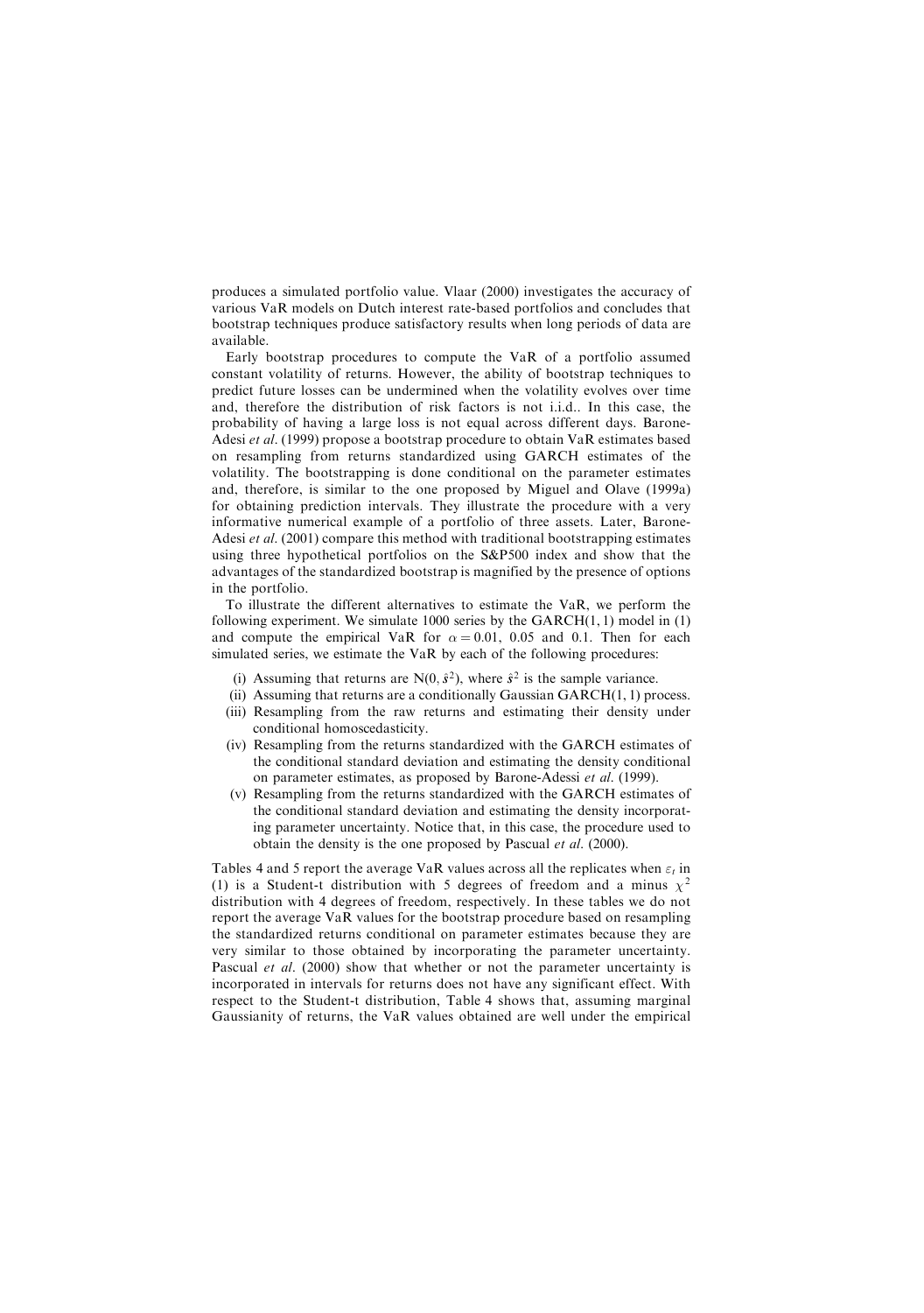|                     |                |             | Average VaR values |       |       |                                    |             |
|---------------------|----------------|-------------|--------------------|-------|-------|------------------------------------|-------------|
| Forecast<br>horizon | Sample<br>size |             |                    |       |       | Empirical Normal GARCH Bootstrap 1 | Bootstrap 2 |
| 1                   | $\overline{T}$ | Probability |                    |       |       |                                    |             |
|                     | 300            | 10%         | 1.094              | 1.253 | 1.212 | 1.090                              | 1.084       |
|                     |                | $5\%$       | 1.497              | 1.616 | 1.563 | 1.534                              | 1.499       |
|                     |                | $1\%$       | 2.538              | 2.272 | 2.197 | 2.746                              | 2.548       |
|                     | 1000           | 10%         | 1.081              | 1.264 | 1.202 | 1.073                              | 1.079       |
|                     |                | $5\%$       | 1.478              | 1.630 | 1.549 | 1.504                              | 1.477       |
|                     |                | $1\%$       | 2.504              | 2.291 | 2.178 | 2.747                              | 2.505       |
| 5                   | T              | Probability |                    |       |       |                                    |             |
|                     | 300            | 10%         | 1.086              | 1.253 | 1.238 | 1.088                              | 1.080       |
|                     |                | $5\%$       | 1.499              | 1.616 | 1.596 | 1.533                              | 1.506       |
|                     |                | $1\%$       | 2.588              | 2.272 | 2.244 | 2.751                              | 2.637       |
|                     | 1000           | 10%         | 1.075              | 1.264 | 1.224 | 1.079                              | 1.073       |
|                     |                | $5\%$       | 1.485              | 1.630 | 1.578 | 1.513                              | 1.483       |
|                     |                | $1\%$       | 2.565              | 2.291 | 2.218 | 2.755                              | 2.592       |
| 10                  | T              | Probability |                    |       |       |                                    |             |
|                     | 300            | 10%         | 1.083              | 1.253 | 1.257 | 1.085                              | 1.078       |
|                     |                | $5\%$       | 1.508              | 1.616 | 1.621 | 1.530                              | 1.509       |
|                     |                | $1\%$       | 2.656              | 2.272 | 2.278 | 2.768                              | 2.673       |
|                     | 1000           | 10%         | 1.074              | 1.264 | 1.242 | 1.075                              | 1.072       |
|                     |                | $5\%$       | 1.495              | 1.630 | 1.601 | 1.513                              | 1.496       |
|                     |                | $1\%$       | 2.630              | 2.291 | 2.251 | 2.769                              | 2.654       |
| 20                  | T              | Probability |                    |       |       |                                    |             |
|                     | 300            | 10%         | 1.079              | 1.253 | 1.278 | 1.086                              | 1.074       |
|                     |                | $5\%$       | 1.510              | 1.616 | 1.648 | 1.528                              | 1.509       |
|                     |                | $1\%$       | 2.695              | 2.272 | 2.318 | 2.744                              | 2.734       |
|                     | 1000           | 10%         | 1.074              | 1.264 | 1.264 | 1.078                              | 1.069       |
|                     |                | $5\%$       | 1.503              | 1.630 | 1.629 | 1.518                              | 1.497       |
|                     |                | $1\%$       | 2.682              | 2.291 | 2.291 | 2.767                              | 2.692       |
|                     |                |             |                    |       |       |                                    |             |

Table 4. Monte Carlo results on VaR values using conditionally Gaussian GARCH(1, 1) model and bootstrap methods. Student 5 distribution

values at the 0.05 and 0.1 probabilities, implying more expected losses than actual. However, at the most common 0.01 probability, the estimated VaR is larger than the empirical value. Therefore, the estimated loss is smaller than the actual. The same conclusions are reached for all horizons and the problem is not solved by increasing the sample size. Although the expected losses are slightly closer to the empirical values, the same results are observed when a conditionally Gaussian GARCH(1, 1) model is assumed. The estimated VaR values are clearly improved when they are computed using bootstrap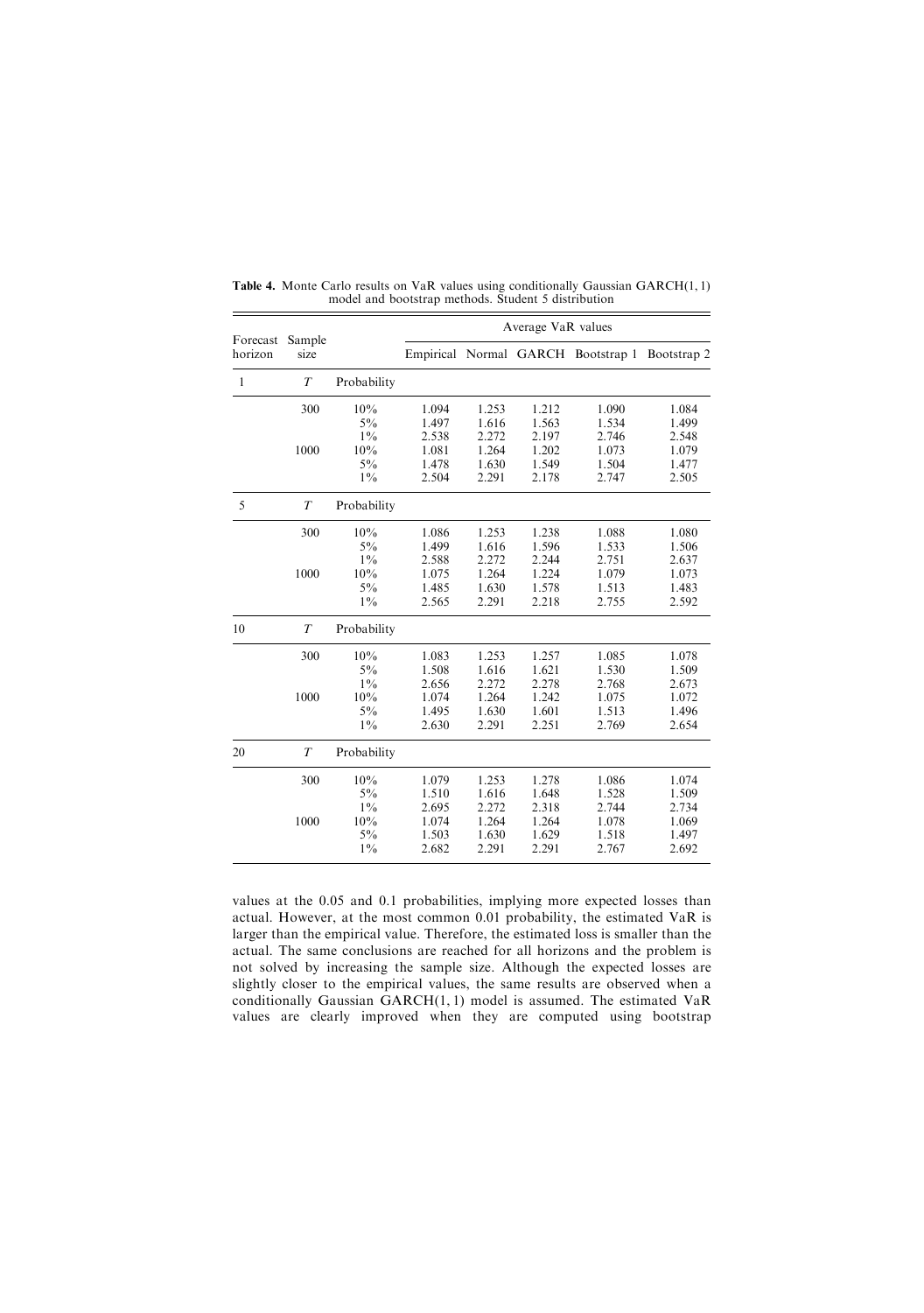|                     |                |             | Average VaR values |       |       |                                    |             |
|---------------------|----------------|-------------|--------------------|-------|-------|------------------------------------|-------------|
| Forecast<br>horizon | Sample<br>size |             |                    |       |       | Empirical Normal GARCH Bootstrap 1 | Bootstrap 2 |
| $\mathbf{1}$        | $\overline{T}$ | Probability |                    |       |       |                                    |             |
|                     | 300            | 10%         | 1.284              | 1.254 | 1.220 | 1.271                              | 1.280       |
|                     |                | $5\%$       | 1.869              | 1.616 | 1.572 | 1.881                              | 1.863       |
|                     |                | $1\%$       | 3.178              | 2.272 | 2.211 | 3.323                              | 3.140       |
|                     | 1000           | 10%         | 1.292              | 1.263 | 1.238 | 1.259                              | 1.296       |
|                     |                | $5\%$       | 1.879              | 1.628 | 1.597 | 1.867                              | 1.882       |
|                     |                | $1\%$       | 3.195              | 2.289 | 2.245 | 3.375                              | 3.200       |
| 5                   | $\overline{T}$ | Probability |                    |       |       |                                    |             |
|                     | 300            | 10%         | 1.278              | 1.254 | 1.242 | 1.272                              | 1.272       |
|                     |                | $5\%$       | 1.873              | 1.616 | 1.601 | 1.887                              | 1.860       |
|                     |                | $1\%$       | 3.247              | 2.273 | 2.251 | 3.321                              | 3.204       |
|                     | 1000           | 10%         | 1.283              | 1.263 | 1.255 | 1.260                              | 1.282       |
|                     |                | $5\%$       | 1.881              | 1.628 | 1.617 | 1.863                              | 1.884       |
|                     |                | $1\%$       | 3.256              | 2.289 | 2.274 | 3.368                              | 3.278       |
| 10                  | $\overline{T}$ | Probability |                    |       |       |                                    |             |
|                     | 300            | 10%         | 1.276              | 1.254 | 1.257 | 1.275                              | 1.265       |
|                     |                | $5\%$       | 1.881              | 1.616 | 1.620 | 1.884                              | 1.862       |
|                     |                | $1\%$       | 3.332              | 2.273 | 2.278 | 3.305                              | 3.260       |
|                     | 1000           | 10%         | 1.281              | 1.263 | 1.267 | 1.259                              | 1.270       |
|                     |                | $5\%$       | 1.888              | 1.628 | 1.634 | 1.863                              | 1.869       |
|                     |                | $1\%$       | 3.341              | 2.289 | 2.297 | 3.376                              | 3.330       |
| 20                  | T              | Probability |                    |       |       |                                    |             |
|                     | 300            | 10%         | 1.252              | 1.254 | 1.274 | 1.275                              | 1.253       |
|                     |                | $5\%$       | 1.869              | 1.616 | 1.642 | 1.886                              | 1.855       |
|                     |                | $1\%$       | 3.365              | 2.273 | 2.309 | 3.285                              | 3.296       |
|                     | 1000           | 10%         | 1.265              | 1.262 | 1.281 | 1.256                              | 1.257       |
|                     |                | $5\%$       | 1.874              | 1.628 | 1.651 | 1.860                              | 1.860       |
|                     |                | $1\%$       | 3.376              | 2.289 | 2.321 | 3.383                              | 3.348       |
|                     |                |             |                    |       |       |                                    |             |

Table 5. Monte Carlo results on VaR values using conditionally Gaussian GARCH(1, 1) model and bootstrap methods.  $\chi^2$  distribution with 4 degrees of freedom

procedures. The expected losses when bootstrapping from the raw returns are generally bigger than the actual losses. However, when the bootstrap is done by resampling from the standardized returns, i.e. the presence of conditional heteroscedasticity is taken into account, the estimated VaR's are remarkably close to the actual values. The bootstrap procedure performs well in estimating the VaR.

With respect to the results for the asymmetric minus  $\chi^2$  distribution, Table 5 shows that the VaR values computed assuming a marginal Gaussian distribution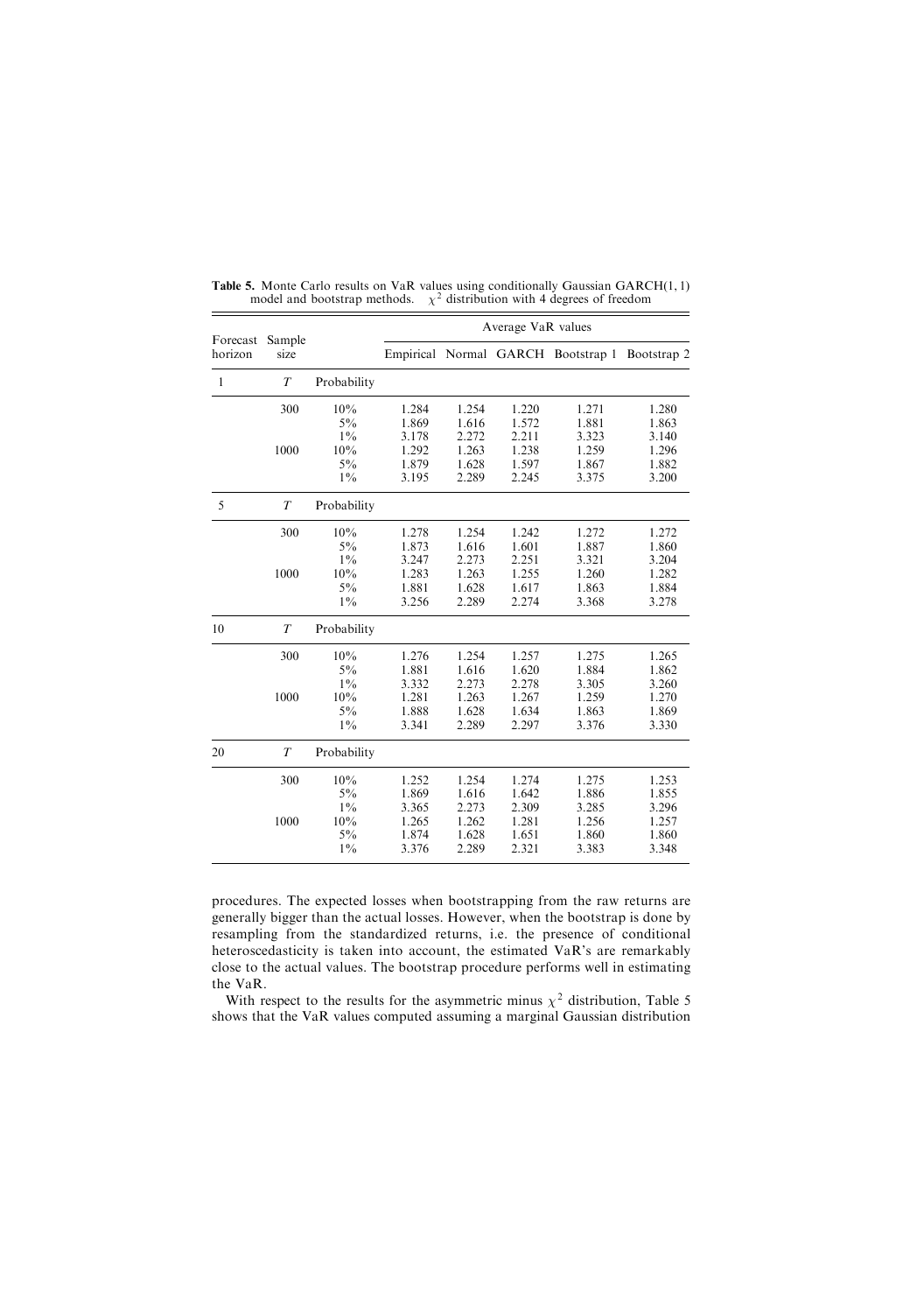of returns are systematically bigger than the actual values. Even larger or similar estimates are obtained when a conditionally Gaussian GARCH(1, 1) model is assumed. Therefore, the actual losses will be, on average, bigger than the losses predicted by both models. This problem is observed for all probabilities, forecast horizons and sample sizes considered. On the other hand, when the bootstrap procedures are applied, the estimated VaR's are closer to the empirical values. Once more, the estimated bootstrap VaR values are more accurate, specially for the shorter horizons, when resampling from the standardized returns.

Finally, we have obtained the VaR of the Pound-Dollar exchange rate using the normality assumption and by the procedure proposed by Pascual *et al.* (2000). For  $\alpha = 0.05$  and three steps ahead, the expected loss assuming normality is  $-0.3865$  while the bootstrap VaR is bigger at  $-0.3724$ . On the other hand, when  $\alpha = 0.01$ , under normality the VaR is  $-0.5435$  and the bootstrap is smaller at -0.6108. Notice that the more important differences between both values of the VaR appear when looking at the tails of the distribution that are the focus of interest from the empirical point of view.

Table 6 summarizes the main contributions in this area.

| Author                            | Model                | Boot. proced.                 | Results                                                              |
|-----------------------------------|----------------------|-------------------------------|----------------------------------------------------------------------|
| <b>Prediction of returns</b>      |                      |                               |                                                                      |
| Mig. and Olav.<br>(1999a)         | ARMA GARCH(1, 1)     | Stand, returns                | Conditional on parameter<br>estimates<br>Asymptotic validity         |
| Mig. and Olav.<br>(1999b)         | ARMA GARCH(1, 1)     | Stand. returns                | Conditional on parameter<br>estimates<br>Monte Carlo results         |
| Pascual et al.<br>(2000)          | GARCH(1, 1)          | Stand. returns                | Parameter uncertainty.<br>Asympt. and finite samp<br>properties      |
| Gospodinov<br>(2002)              | Highly persistent AR | Raw returns                   | Finite sample properties                                             |
|                                   |                      | Backward repr.                | Forecast interest rates                                              |
| <b>Prediction of volatilities</b> |                      |                               |                                                                      |
| Pascual et al.<br>(2000)          | GARCH(1, 1)          | Stand, returns                | Parameter uncertainty.<br>Asympt. and finite samp<br>properties      |
| Value at Risk                     |                      |                               |                                                                      |
| Baro. Ad. et al.<br>(1999)        | GARCH(1, 1)          | Stand, returns                | Conditional on parameter<br>estimates                                |
| Vlaar (2001)                      | GARCH(1, 1)          | Raw returns                   | Boot. satisfactory for long<br>series                                |
| Baro. Ad. et al.<br>(2001)        | GARCH(1, 1)          | Raw returns<br>Stand, returns | Advantages of Stand. boot.<br>when there are options in<br>portfolio |

Table 6. Summary of recent bootstrap applications to estimate the distribution of returns.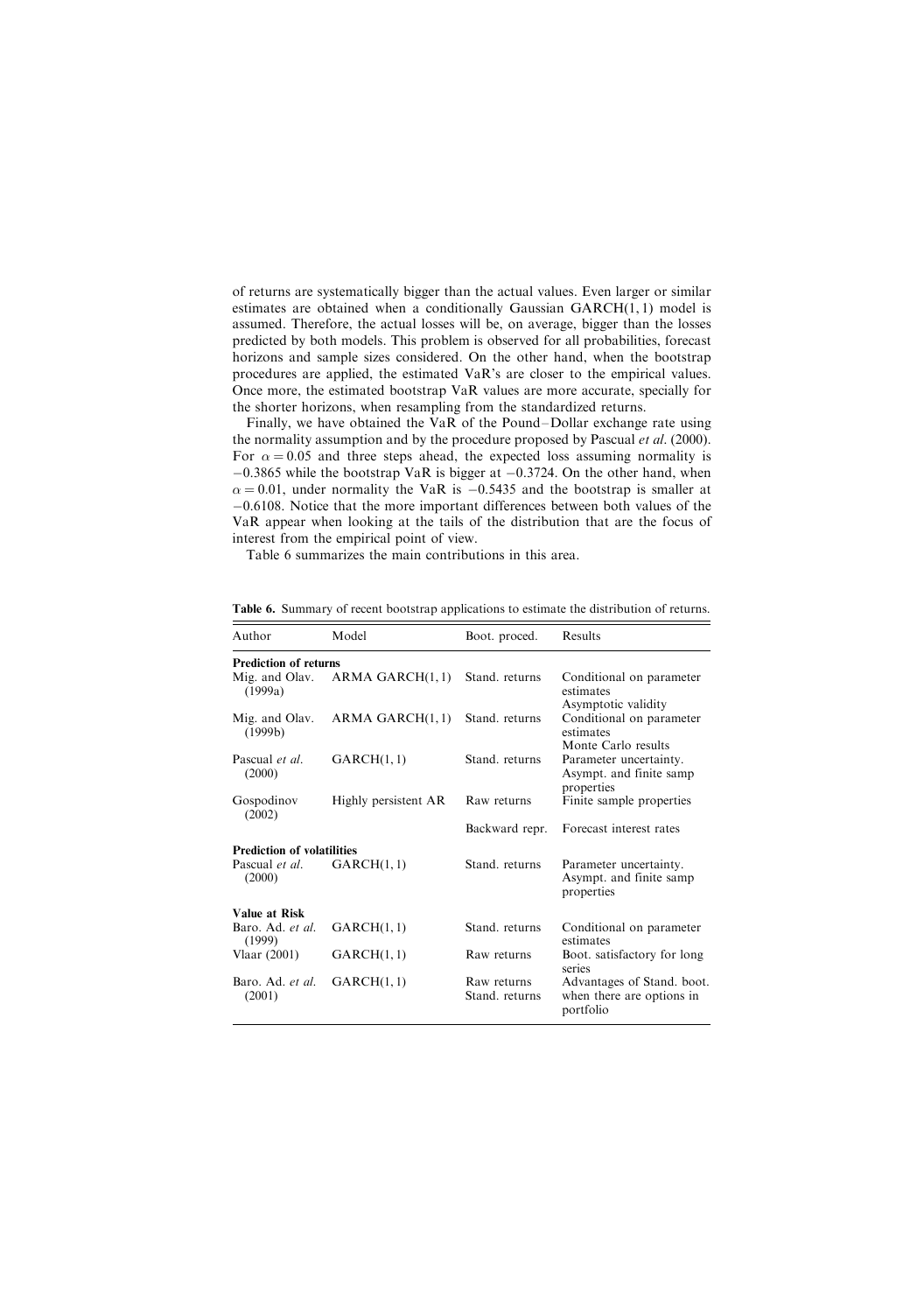## 5. Conclusions

In this paper, we reviewed the literature on the application of bootstrap procedures to the analysis of financial time series. We focused mainly on the papers that have appeared after the review of Maddala and Li (1996). High frequency financial returns are often characterized by a leptokurtic marginal distribution of unknown form. Consequently, bootstrap methods are especially well suited for their analysis. However, when applying these methods to the empirical analysis of financial returns, it should be kept in mind that they were originally designed for i.i.d. observations. Although financial returns are usually uncorrelated, they are not independent. Volatility clustering generates correlations between squared observations. Therefore, the bootstrap procedures should be adapted to take into account this dependence. There are two main alternatives. The first is to assume a parametric model for the dynamic evolution of the volatility and to bootstrap from the returns standardized with the estimated standard deviations. Alternatively, it is possible to adopt nonparametric bootstrap methods designed for dependent observations as, for example, the block bootstrap.

There are many empirical applications where bootstrap methods have been adopted to test a great variety of null hypothesis related with financial returns as, for example, the presence of predictable components in the conditional mean, the long-memory property of the conditional variance, or the predictive ability of trading rules. Bootstrap procedures have also been used to obtain the predictive densities of future returns and volatilities, which are fundamental, for example, for VaR models. However, there are very few analytical results on the finite sample and asymptotic properties of the bootstrap procedures when applied to heteroscedastic time series.

Although we focused on the application of bootstrap techniques to the analysis of univariate financial time series, there are also multivariate applications. For example, Engsted and Tanggaard (2001) use bootstrap procedures to compute the bias, standard errors and confidence intervals for the parameters of VAR models fitted to model the Danish stock and bond markets. Kim (2001) also uses bootstrap procedures in the context of VAR models applied to financial series.

## Acknowledgements

We are very grateful to E. Ferreira and to the editors, M. McAleer and L. Oxley for useful comments. Financial support from project PB98 0026 from the Spanish Government is gratefully acknowledged by the first author.

### **References**

- Baillie, R. T. and Bollerslev, T. (1989) The message in daily exchange rates: a conditional variance tale. Journal of Business and Economic Statistics, 7, 297 305.
- Baillie, R. T. and Bollerslev, T. (1992) Prediction in dynamic models with time dependent conditional variances. Journal of Econometrics, 52, 91 113.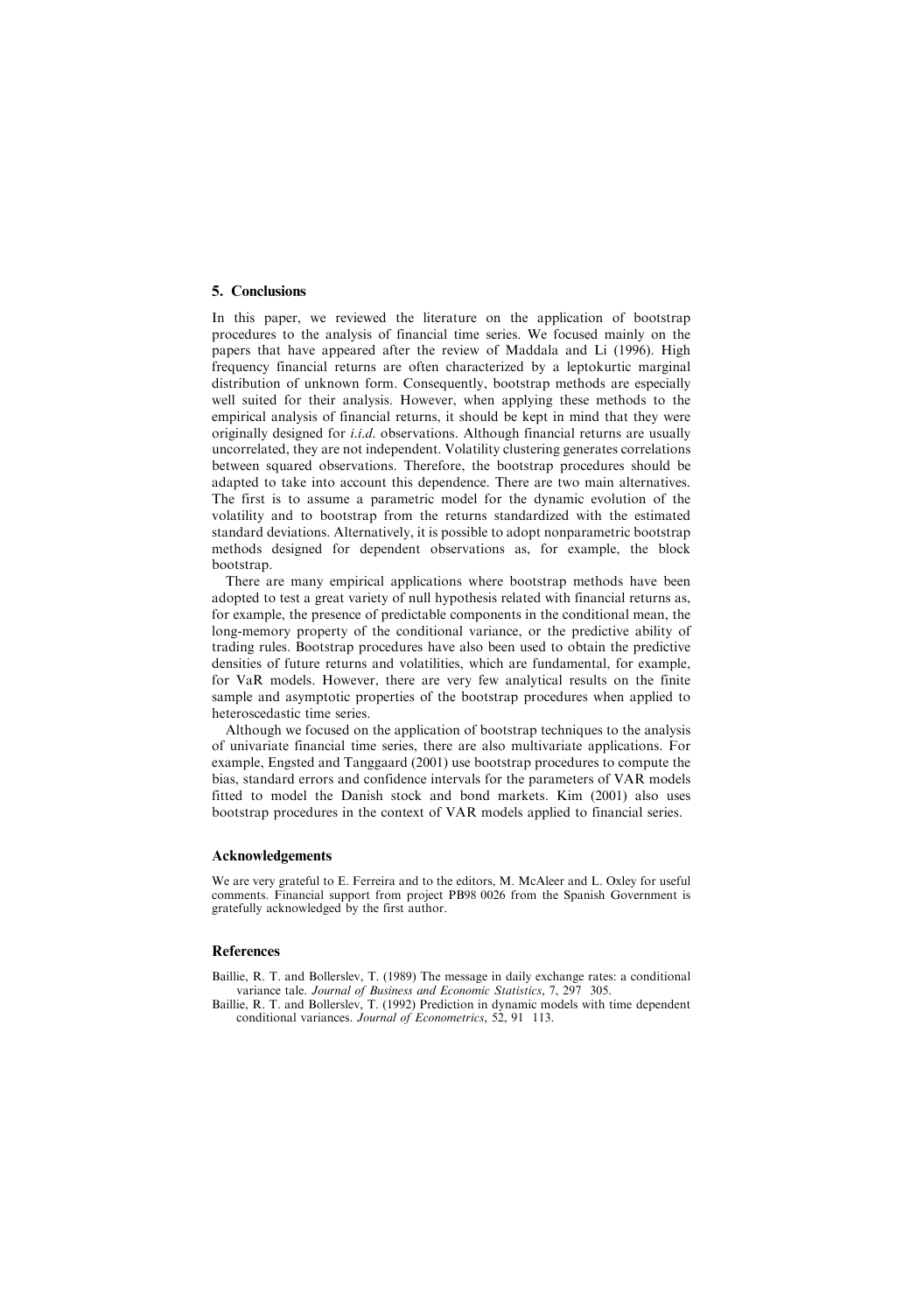- Barone Adesi, G., Giannopoulos, K. and Vosper, L. (1999) VaR without correlations for non linear portfolios. Journal of Futures Markets, 19, 583 602.
- Barone Adesi, G. and Giannopoulos, K. (2001) Non parametric VaR techniques. Myths and Realities. Economic Notes, 30, 167 181.
- Berkowitz, J. and Kilian, L. (2000) Recent developments in bootstrapping time series. Econometric Reviews, 19, 1 48.
- Bessembinder, H. and Chan, K. (1998) Market efficiency and the returns to technical analysis. Financial Management, 27, 5 17.
- Blake, A. P. and Kapetanios, G. (2000) A radial basis function artificial neural network test for ARCH. Economics Letters, 69, 15 23.
- Bollerslev, T. (2001) Financial econometrics: Past developments and future challenges. Journal of Econometrics, 100, 41 51.
- Bollerslev, T. and Mikkelsen, H. O. (1996) Modelling and pricing long memory in stock market volatility. Journal of Econometrics, 92, 151 184.
- Bollerslev, T. and Mikkelsen, H. O. (1999) Long Term equity anticipation securities and stock market volatility dynamics. Journal of Econometrics, 92, 75 99.
- Bookstaber, R. M. and McDonald, J. B. (1987) A general distribution for describing security price returns. Journal of Business, 60, 401 24.
- Brock, W., Lakonishok, J. and LeBaron, B. (1992) Simple technical trading rules and the stochastic properties of stock returns. Journal of Finance, 47, 1731 1764.
- Brockman, P. and Chowdhury, M. (1997) Deterministic versus stochastic volatility: implications for option pricing models. *Applied Financial Economics*, 7, 499 505.
- Cao, R., Febrero Bande, M., González Manteiga, W., Prada Sánchez, J. M. and García jurado, I. (1997) Saving computing time in constructing consistent bootstrap prediction intervals for autoregressive processes. Communications in Statistics, Simulation and Computation, 26, 961 978.
- Carriere, J. F. (2000) Non parametric confidence intervals of instantaneous forward rates. Insurance: Mathematics and Economics, 26, 193 202.
- Chang, P. H. K. and Osler, C. L. (1999) Methodical madness: Technical analysis and the irrationality of exchange rate forecasts. Economic Journal, 109, 636 661.
- Chatterjee, S. and Pari, R. A. (1990) Bootstrapping the number of factors in the arbitrage pricing theory. *J. Financ. Res.*, 13, 15 21.
- Cochrane, J. (1988) How big is the random walk in GNP? Journal of Political Economy, 96, 893 920.
- Efron, B. (1979) Bootstrap methods: another look at the jackknife. Annals of Statistics, 7, 1 26.
- Efron, B. and Tibshirani, R. (1993) An Introduction to the Bootstrap, Chapman & Hall, New York.
- Eftekhari, B., Pedersen, C. S. and Satchell, S. E. (2000) On the volatility of measures of financial risk: an investigation using returns from European markets. European Journal of Finance, 6, 18 38.
- Engle, R. (2001) Financial econometrics. A new discipline with new methods. Journal of Econometrics, 100, 53 56.
- Engsted, T. and Tanggaard, C. (2001) The Danish stock and bond markets: Comovement, return predictability and variance decomposition. Journal of Empirical Finance, 8, 243 271.
- Ferreti, N. and Romo, J. (1996) Bootstrap tests for unit root AR(1) models. Biometrika.
- Freedman, D. A. and Peters, S. F. (1984) Bootstrapping a regression equation: Some empirical results. Journal of the American Statistical Association, 79, 97 106.
- Gallant, A. R., Rossi, P. E. and Tauchen, G. (1993) Nonlinear dynamic structures. Econometrica, 61, 871 907.
- Garrant, A., Psaradakis, Z. and Sola, M. (2001) An empirical reassessment of target zone nonlinearities. Journal of International Money and Finance, 20, 533 548.
- Gospodinov, N. (2000) Nonlinearities in short term interest rates, manuscript, Concordia University, Montreal.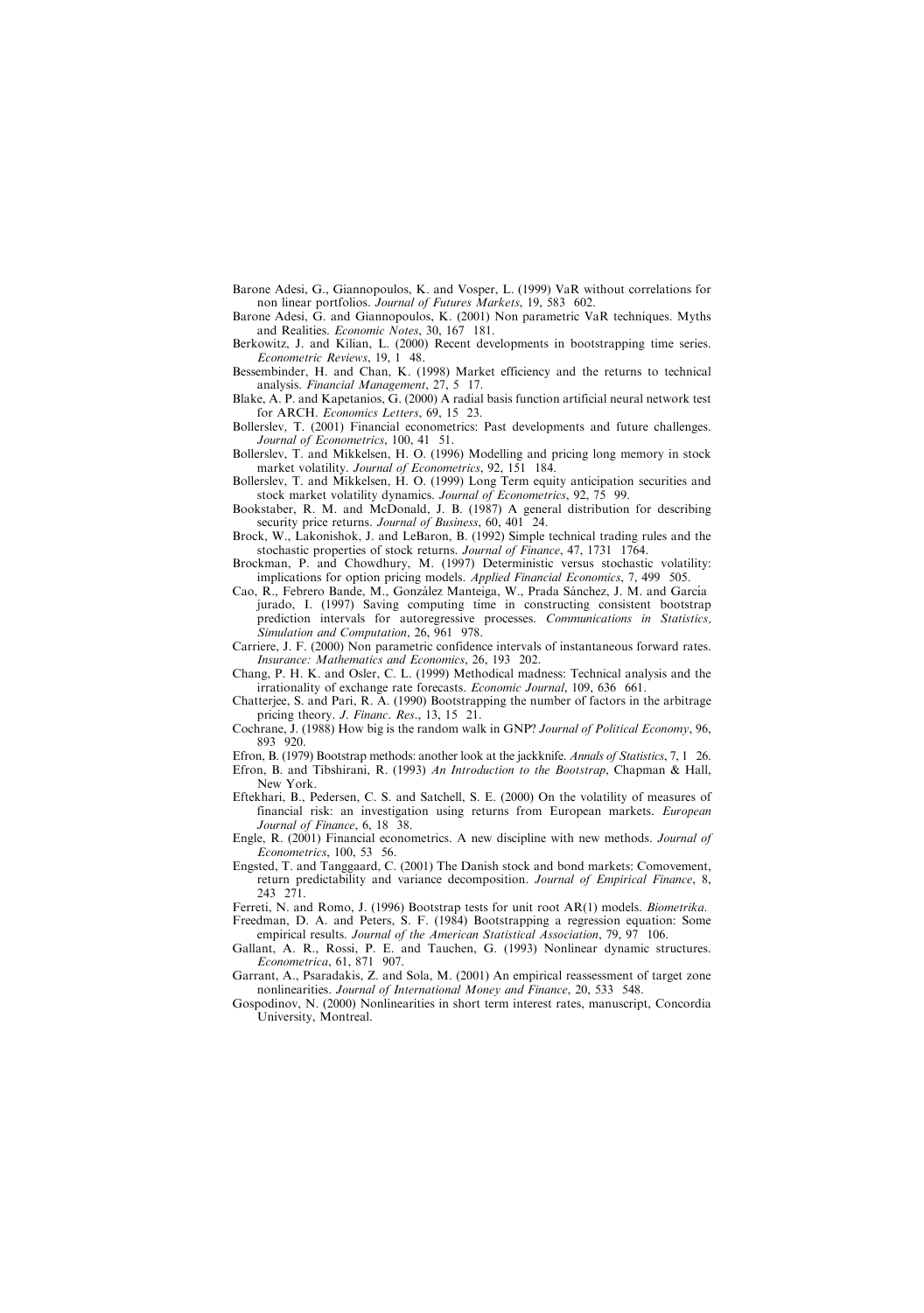- Gospodinov, N. (2002) Median unbiased forecasts for highly persistent autoregressive processes. Journal of Econometrics, forthcoming.
- Groenewold, N. and Fraser, P. (2001a) Test of asset pricing models: how important is the iid normal assumption? Journal of Empirical Finance, 8, 427 449.
- Groenewold, N. and Fraser, P. (2001b) The sensitivity of tests of asset pricing models to the iid normal assumption: Contemporaneous evidence from the US and UK stock markets. Journal of Business Finance & Accounting, 28, 771 798.
- Hafner, C. M. and Herwartz, H. (2000) Testing for linear autoregressive dynamics under heteroskedasticity. Econometrics Journal, 3, 177 197.
- Hall, P. and Wilson, S. R. (1991) Two guidelines for bootstrap hypothesis testing. Biometrics, 47, 757 762.
- Horowitz, J. L. (2001) The bootstrap and hypothesis tests in Econometrics. *Journal of* Econometrics, 100, 37 40.
- Hsie, D. A. and Miller, M. H. (1990) Margin regulation and stock market volatility. Journal of Finance, 45, 3 29.
- Ikenberry, D., Lakonishok, J. and Vermaelen, T. (1995) Market underreaction to open share repurchases. Journal of Financial Economics, 39, 181 208.
- Ito, A. (1999) Profits on technical trading rules and time varying expected returns: Evidence from Pacific Basin equity markets. Pacific Basin Finance Journal, 7, 283 330.
- Kanas, A. (1998) Testing for a unit root in ERM exchange rates in the presence of structural breaks: evidence from the bootstrap. Applied Economics Letters, 5, 407 410.
- Kho, B. (1996) Time varying risk premia, volatility and technical trading rule profits: Evidence from foreign currency futures markets. Journal of Financial Economics, 41, 249 290.
- Kim, J. H. (2001) Bootstrap after bootstrap prediction intervals for autoregressive models. Journal of Business & Economic Statistics, 19, 117 128.
- Korajczyk, R. A. (1985) The pricing of forward contracts for foreign exchange. Journal of Political Economy, 93, 346 368.
- Kothari, S. P. and Warner, J. B. (1997) Measuring long horizon security price performance. Journal of Financial Economics, 43, 301 339.
- Künsch, H. R. (1989) The jackknife and the bootstrap for general stationary observations. Annals of Statistics, 17, 1217 1241.
- Lamoureux, C. G. and Lastrapes, W. D. (1990) Persistence in variance, structural change and the GARCH models. Journal of Business and Economic Statistics, 8, 225 34.
- LeBaron, B. (1999) Technical trading rule profitability and foreign exchange intervention. Journal of International Economics, 49, 125 143.
- Levich, R. M. and Thomas, L. R. (1993) The significance of technical trading rule profits in the foreign exchange market: a bootstrap approach. Journal of International Money and Finance, 12, 451 474.
- Li, H. and Maddala, G. S. (1996) Bootstrapping time series models. *Econometric Reviews*, 15, 115 158.
- Lo, A. and McKinlay, A. C. (1989) The size and power of the variance ratio test in finite samples: A Monte Carlo investigation. Journal of Econometrics, 40, 203 238.
- Maddala, G. S. and Li, H. (1996) Bootstrap based tests in financial models. In Maddala, G. S. and Rao, C. R. (eds). *Handbook of Statistics*, vol. 14, Elsevier, Amsterdam, 463 488.
- Maillet, B. and Michel, T. (2000) Further insights on the puzzle of technical analysis profitability, European Journal of Finance, 6, 196 224.
- Malliaropulos, D. (1996) Are long horizon stock returns predictable? A bootstrap analysis. Journal of Business Finance and Accounting, 23, 93 105.
- Malliaropulos, D. and Priestley, R. (1999) Mean reversion in Southeast Asian stock markets. Journal of Empirical Finance, 6, 355 384.
- Miguel, J. A. and Olave, P. (1999a) Bootstrapping forecast intervals in ARCH models. TEST, 8, 345 364.